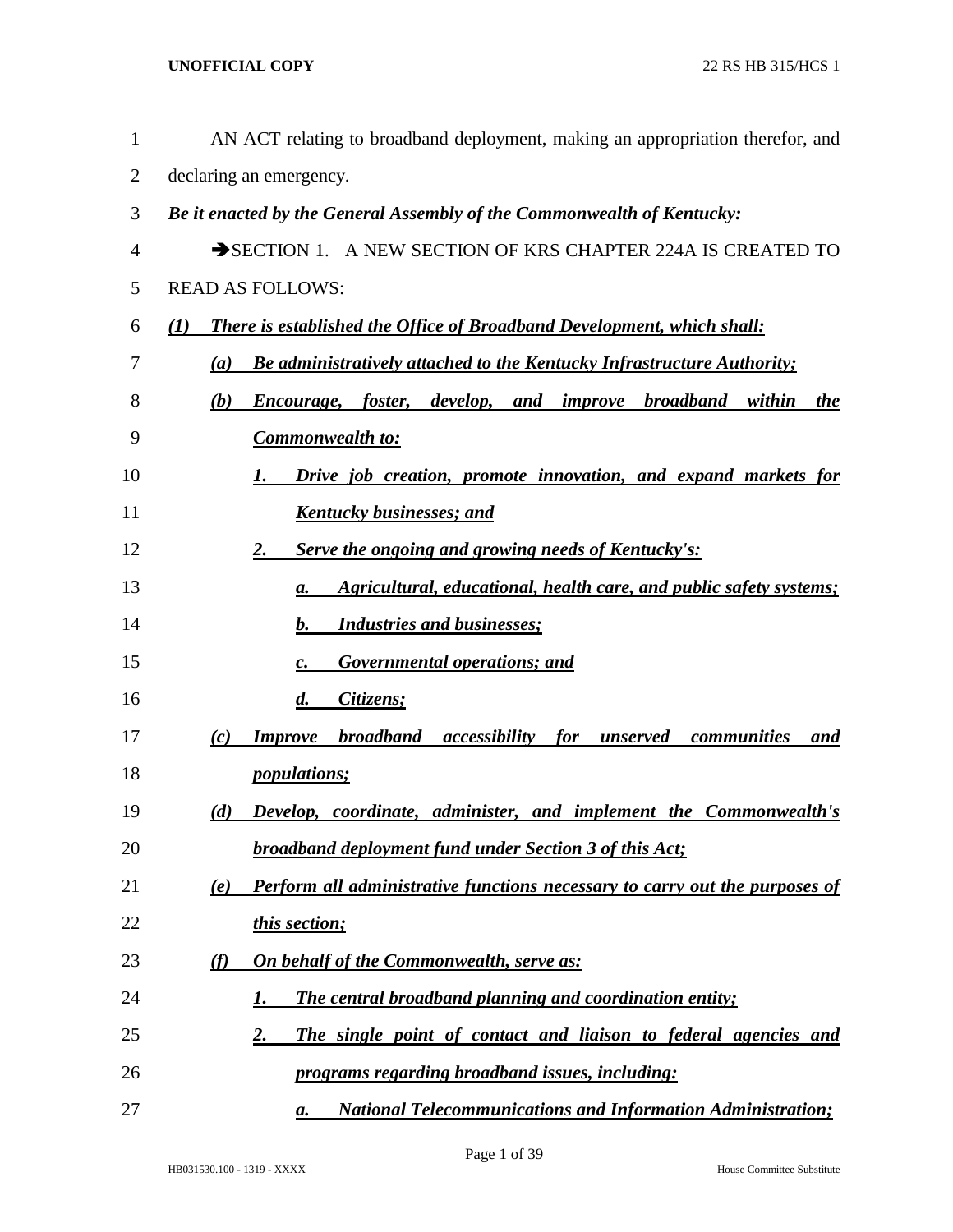| 1  |                             | <b>Federal Communications Commission;</b><br>b.                                            |
|----|-----------------------------|--------------------------------------------------------------------------------------------|
| 2  |                             | <b>United States Department of Agriculture Rural Utilities Service;</b><br>$\mathcal{C}$ . |
| 3  |                             | and                                                                                        |
| 4  |                             | <b>United States Treasury;</b><br>$\boldsymbol{d}$ .                                       |
| 5  | 3.                          | An information clearinghouse for federal programs providing                                |
| 6  |                             | <u>financial assistance to institutions located in rural areas seeking to</u>              |
| 7  |                             | <i><u><b>obtain access to broadband;</b></u></i>                                           |
| 8  | $\left( \mathbf{g} \right)$ | Coordinate with other state, regional, local, and private entities to:                     |
| 9  | 1.                          | Develop and implement a statewide broadband plan, including                                |
| 10 |                             | relevant goals and objectives;                                                             |
| 11 | 2.                          | <b>Develop and encourage cost-effective broadband;</b>                                     |
| 12 | 3.                          | Make recommendations for broadband infrastructure development,                             |
| 13 |                             | particularly in rural and unserved areas; and                                              |
| 14 | 4.                          | Provide consultation services to local units of government or other                        |
| 15 |                             | project sponsors in connection with the planning, acquisition,                             |
| 16 |                             | improvement, construction, or development of any broadband                                 |
| 17 |                             | <i>deployment project;</i>                                                                 |
| 18 | (h)                         | Monitor the broadband development efforts of other states and nations;                     |
| 19 | (i)                         | Develop and improve carrier-neutral colocation, interconnection, and                       |
| 20 |                             | content delivery network infrastructure, including the development of data                 |
| 21 |                             | centers and neutral Internet exchange point facilities;                                    |
| 22 | (i)                         | Maintain data and statistics on broadband throughout the Commonwealth                      |
| 23 | <u>by:</u>                  |                                                                                            |
| 24 | 1.                          | Collecting broadband availability data from Kentucky broadband                             |
| 25 |                             | providers and other sources on a street address or location-specific                       |
| 26 |                             | basis;                                                                                     |
| 27 | 2.                          | Verifying the accuracy of that data through on-the-ground testing;                         |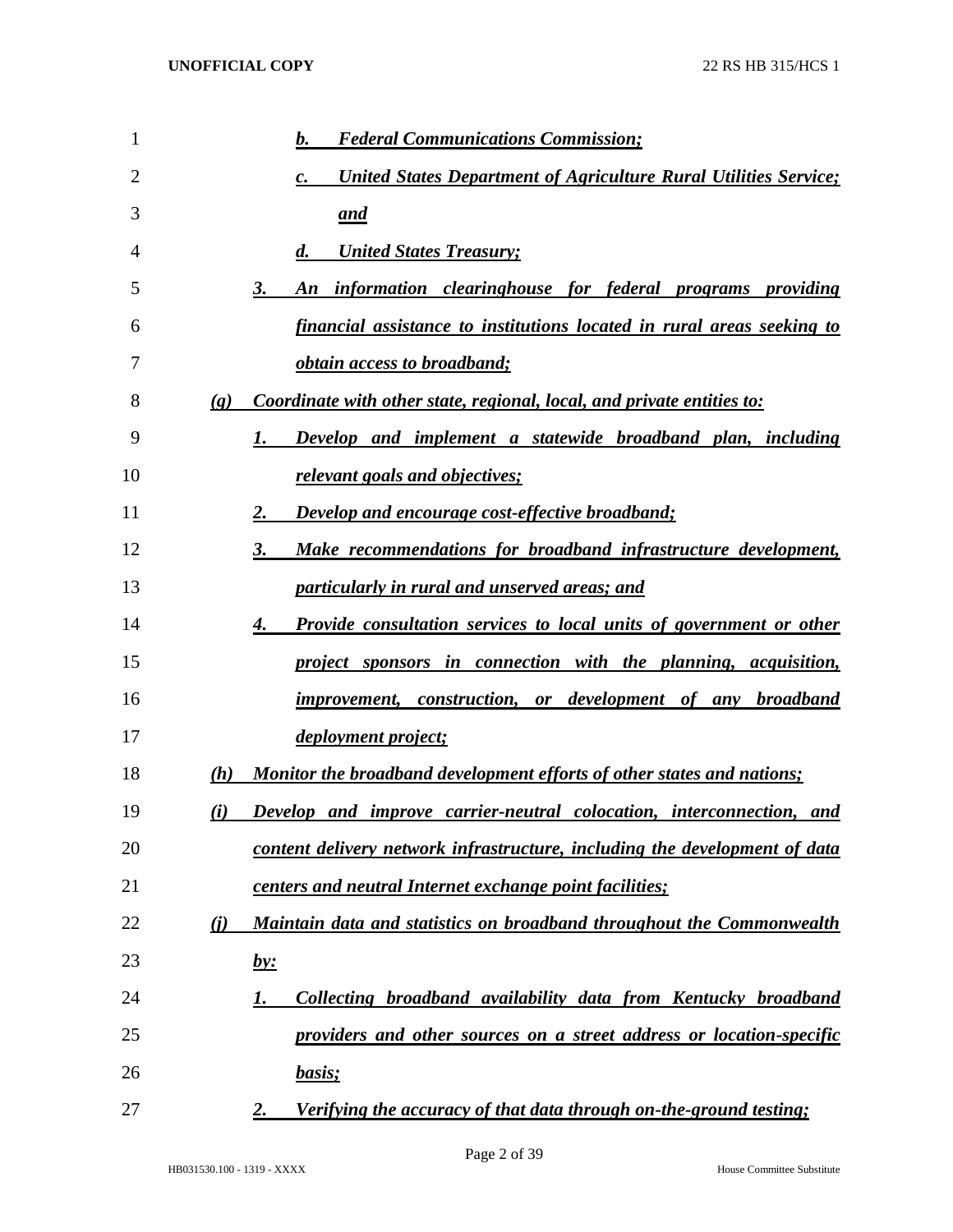| 1              |     |                  | Creating and maintaining a statewide interactive map displaying<br>3.                       |
|----------------|-----|------------------|---------------------------------------------------------------------------------------------|
| $\overline{2}$ |     |                  | <u>broadband availability, which shall be available for public and state</u>                |
| 3              |     |                  | <u>government use online;</u>                                                               |
| 4              |     |                  | Analyzing the deployment data collected to inform and guide future<br>4.                    |
| 5              |     |                  | investments in broadband infrastructure, including moneys expended                          |
| 6              |     |                  | <u>under the broadband deployment fund;</u>                                                 |
| 7              |     |                  | 5.<br><u>Empirically validating, on a targeted basis, the accuracy of broadband</u>         |
| 8              |     |                  | data that is routinely collected by the Federal Communications                              |
| 9              |     |                  | Commission to pinpoint areas of overstatement and understatement                            |
| 10             |     |                  | that may exist; and                                                                         |
| 11             |     |                  | Challenging the validity of the data as may be warranted, on behalf of<br>6.                |
| 12             |     |                  | the Commonwealth, to ensure that this state is receiving its due share                      |
| 13             |     |                  | of funding from federal broadband programs; and                                             |
| 14             |     | (k)              | Perform other duties and responsibilities as necessary to promote the                       |
| 15             |     |                  | development of broadband within the Commonwealth.                                           |
| 16             | (2) |                  | <b>The office shall have all the power, not explicitly prohibited by statute, necessary</b> |
| 17             |     |                  | and convenient to carry out and effectuate the purposes of this section, including:         |
| 18             |     | $\left(a\right)$ | Entering into contracts or agreements necessary or incidental to the                        |
| 19             |     |                  | <i>performance of its duties, functions, and responsibilities; and</i>                      |
| 20             |     | (b)              | Soliciting, borrowing, accepting, receiving, and expending funds from any                   |
| 21             |     |                  | <i>public or private source, property, labor, or other things of value to be used</i>       |
| 22             |     |                  | to carry out the office's operations, functions, and responsibilities.                      |
| 23             | (3) | (a)              | The authority may contract with a private nonprofit corporation with at                     |
| 24             |     |                  | <u>least five (5) years of broadband and telecommunications public policy</u>               |
| 25             |     |                  | research and mapping experience to fulfill the purposes, duties, and                        |
| 26             |     |                  | responsibilities of the office as required in subsections (1) and (2) of this               |
| 27             |     |                  | section.                                                                                    |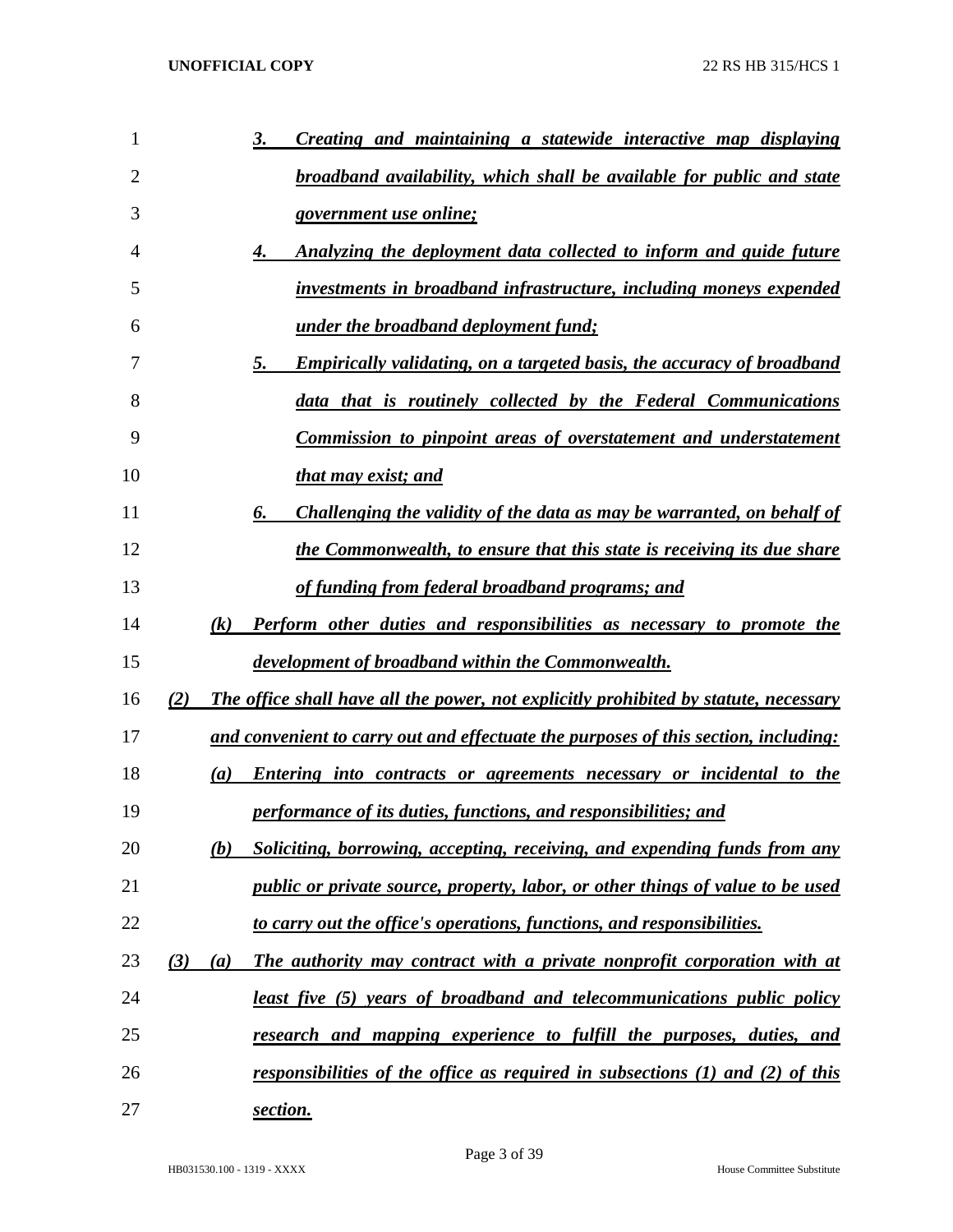| $\mathbf{1}$   |     | If the authority exercises its option to contract with an entity to fulfill the<br>(b)   |
|----------------|-----|------------------------------------------------------------------------------------------|
| $\overline{2}$ |     | office's obligations under this section, the procurement shall not abrogate              |
| 3              |     | the authority from fulfilling the office's duties or achieving the timelines for         |
| $\overline{4}$ |     | <u>issuing grants in Section 4 of this Act.</u>                                          |
| 5              | (4) | The authority shall report the activities of the office to the Legislative Research      |
| 6              |     | Commission on a semiannual basis, each January 1 and each July 1.                        |
| 7              |     | Section 2. KRS 224A.011 is amended to read as follows:                                   |
| $8\,$          |     | As used in this chapter, unless the context requires otherwise:                          |
| 9              | (1) | "Administrative fee" means a fee assessed and collected by the authority from            |
| 10             |     | borrowers and applicants under assistance agreements, to be used for operational         |
| 11             |     | expenses of the authority;                                                               |
| 12             | (2) | "Applicable interest rate" means the rate of interest which shall be used as part of     |
| 13             |     | the repayment criteria for an assistance agreement between a governmental agency         |
| 14             |     | and the authority, and shall be determined by the authority pertinent to the source of   |
| 15             |     | funds from which the assistance agreement is funded;                                     |
| 16             | (3) | "Applicant" means a governmental agency or private sector entity that has                |
| 17             |     | submitted an application to the <i>office</i> [authority] for a grant from the broadband |
| 18             |     | deployment fund;                                                                         |
| 19             | (4) | "Application" means an application submitted by an applicant for a grant from the        |
| 20             |     | broadband deployment fund;                                                               |
| 21             | (5) | "Assistance agreement" means the agreement to be made and entered into by and            |
| 22             |     | between a governmental agency or a private entity and the authority, as authorized       |
| 23             |     | by this chapter, providing for a lease, loan, services, or grant to a governmental       |
| 24             |     | agency or a private entity or for the purchase of obligations issued by the              |
| 25             |     | governmental agency, and for the repayment thereof to the authority by the               |
| 26             |     | governmental agency or a private entity;                                                 |
| 27             | (6) | "Authority" means the Kentucky Infrastructure Authority, which is created by this        |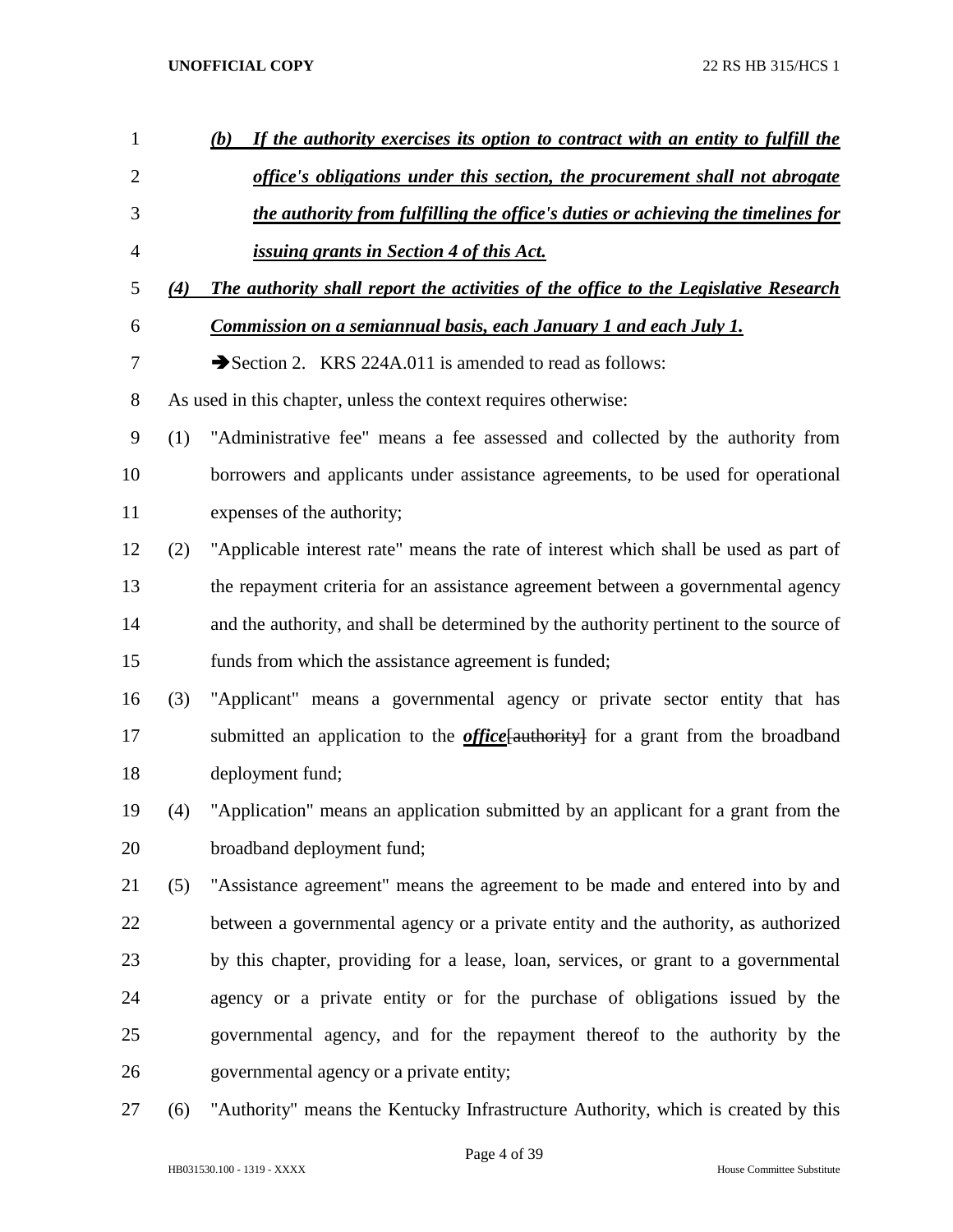| $\mathbf{1}$   |     | chapter; |                                                                                       |  |  |
|----------------|-----|----------|---------------------------------------------------------------------------------------|--|--|
| $\overline{2}$ | (7) |          | "Authority revenues" means the totality of all:                                       |  |  |
| 3              |     | (a)      | Service charges;                                                                      |  |  |
| 4              |     | (b)      | Utility tax receipts, to the extent not otherwise committed and budgeted by the       |  |  |
| 5              |     |          | authority during any fiscal period of the authority;                                  |  |  |
| 6              |     | (c)      | Any gifts, grants, or loans received, to the extent not otherwise required to be      |  |  |
| 7              |     |          | applied;                                                                              |  |  |
| 8              |     | (d)      | Any and all appropriations made to the authority by the General Assembly of           |  |  |
| 9              |     |          | the Commonwealth of Kentucky, to the extent not otherwise required to be              |  |  |
| 10             |     |          | applied;                                                                              |  |  |
| 11             |     | (e)      | All moneys received in repayment of and for interest on any loans made by the         |  |  |
| 12             |     |          | authority to a governmental agency, except as provided in KRS 224A.111,               |  |  |
| 13             |     |          | 224A.1115, and 224A.112, or as principal of and interest on any obligations           |  |  |
| 14             |     |          | issued by a governmental agency and purchased by the authority, or as receipts        |  |  |
| 15             |     |          | under any assistance agreement;                                                       |  |  |
| 16             |     | (f)      | The proceeds of bonds or long-term debt obligations of governmental                   |  |  |
| 17             |     |          | agencies pledged to the payment of bond anticipation notes issued by the              |  |  |
| 18             |     |          | authority on behalf of the said governmental agency to provide interim                |  |  |
| 19             |     |          | construction financing; and                                                           |  |  |
| 20             |     | (g)      | Payments under agreements with any agencies of the state and federal                  |  |  |
| 21             |     |          | government;                                                                           |  |  |
| 22             | (8) |          | "Borrower or borrowing entity" means any agency of the state or its political         |  |  |
| 23             |     |          | subdivisions, any city, or any special district created under the laws of the state   |  |  |
| 24             |     |          | acting individually or jointly under interagency or interlocal cooperative agreements |  |  |
| 25             |     |          | to enter into assistance agreements with the authority;                               |  |  |
| 26             | (9) |          | "Broadband" means any wireline [ or fixed terrestrial] technology having a capacity   |  |  |
| 27             |     |          | to transmit data from or to the Internet with a minimum speed of <b>one hundred</b>   |  |  |

Page 5 of 39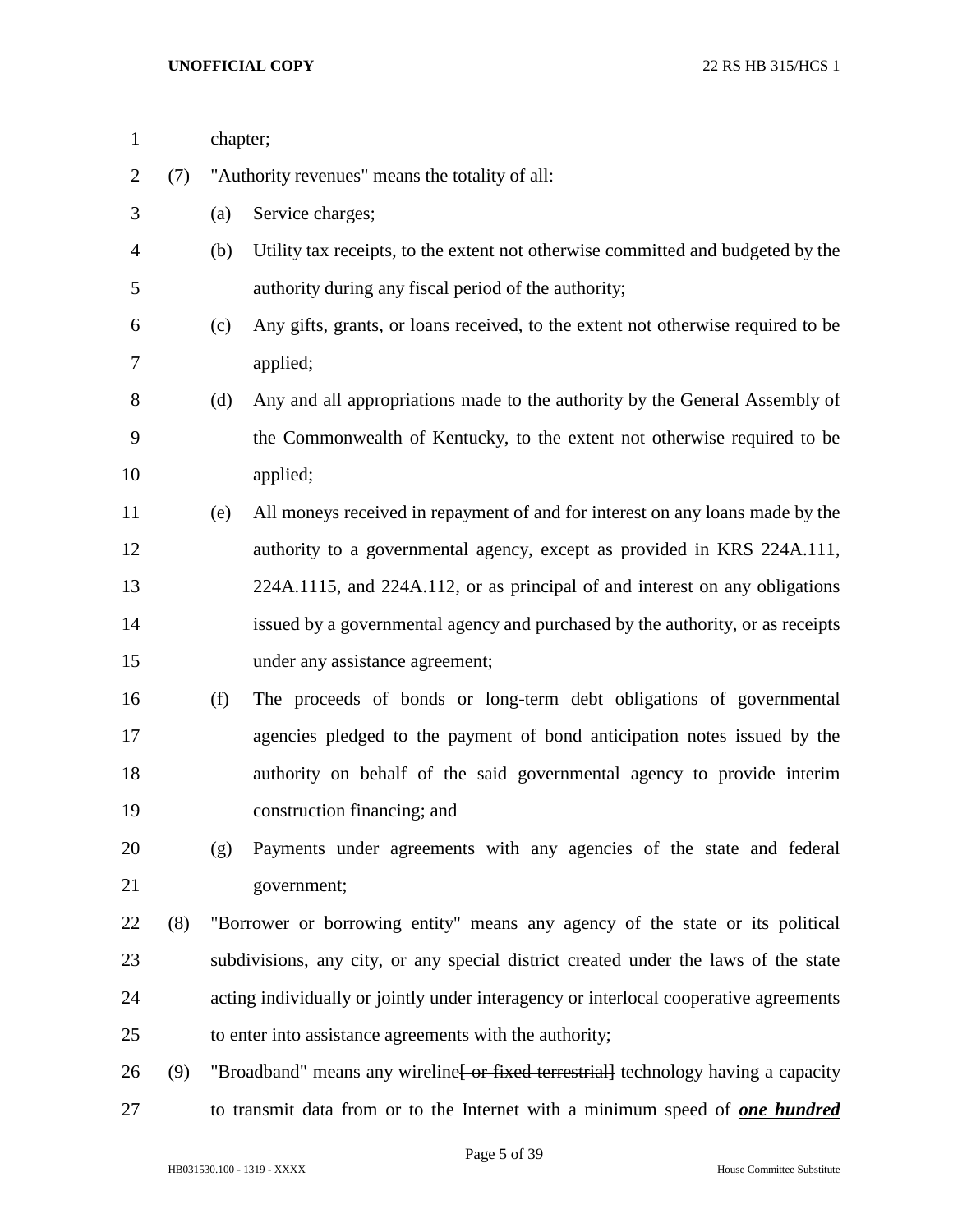- *(100)*[twenty-five (25)] megabits per second downstream and *twenty (20)*[three (3)] megabits per second upstream *or a faster speed* as defined by the Federal Communications Commission*, the United States Treasury, the National Telecommunications and Information Administration,* or the United States Department of Agriculture and any amendments to those definitions. If the agencies use different speed definitions, the faster speed definition shall apply to KRS 224A.110, 224A.112, and 224A.1121;
- (10) "Broadband deployment fund" means a fund to assist with the construction, development, or improvement of broadband infrastructure, broadband services, or technologies that constitute a part of, or are related to, broadband infrastructure or 11 broadband services, to provide for broadband service in<del>[ underserved or]</del> unserved areas of the Commonwealth;
- (11) "Broadband deployment project" means a proposed deployment of broadband service infrastructure set forth in an application for grant funding under KRS 224A.112;
- (12) "Broadband deployment project area" means a geographic area determined by 17 census block, <del>[ or]</del> shapefile geospatial data, *or list of addresses* [ for] which *has been proposed for* grant funding has been authorized under this section and KRS 224A.110, 224A.112, and 224A.1121;
- (13) "Census block" means the smallest geographic unit used by the United States Census Bureau that is reported on the Federal Communications Commission (FCC) Form 477 relating to fixed broadband deployment data;
- (14) "Community flood damage abatement project" means any structural or nonstructural study, plan, design, construction, development, improvement, or other activity to provide for flood control;
- (15) "Construction" means and includes but is not limited to:
- (a) Preliminary planning to determine the economic and engineering feasibility of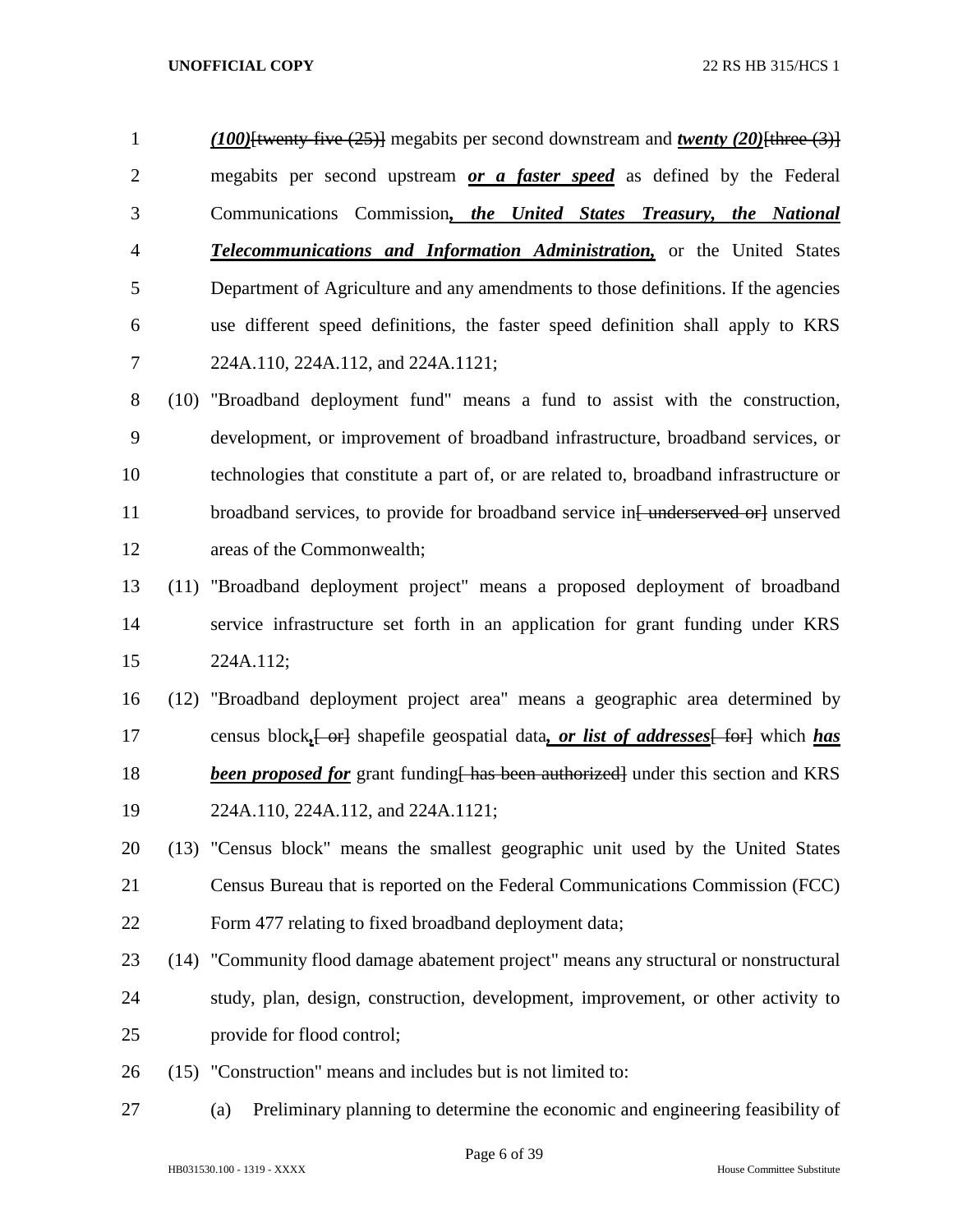| $\mathbf{1}$   |     | infrastructure projects, the engineering, architectural, legal, fiscal, and                  |
|----------------|-----|----------------------------------------------------------------------------------------------|
| $\overline{2}$ |     | economic investigations, and studies necessary thereto, and surveys, designs,                |
| 3              |     | plans, working drawings, specifications, procedures, and other actions                       |
| $\overline{4}$ |     | necessary to the construction of infrastructure or solid waste projects;                     |
| 5              | (b) | The erection, building, acquisition, alteration, remodeling, improvement, or                 |
| 6              |     | extension of infrastructure or solid waste projects; and                                     |
| 7              | (c) | The inspection and supervision of the construction of infrastructure or solid                |
| 8              |     | waste projects and all costs incidental to the acquisition and financing of                  |
| 9              |     | same. This term shall also relate to and mean any other physical devices or                  |
| 10             |     | appurtenances in connection with, or reasonably attendant to, infrastructure or              |
| 11             |     | solid waste projects;                                                                        |
| 12             |     | (16) "Dams" means any artificial barrier, including appurtenant works, which does or         |
| 13             |     | can impound or divert water, and which either:                                               |
| 14             | (a) | Is or will be twenty-five $(25)$ feet or more in height from the natural bed of the          |
| 15             |     | stream or watercourse at the downstream toe of the barrier, as determined by                 |
| 16             |     | the Energy and Environment Cabinet; or                                                       |
| 17             | (b) | Has or will have an impounding capacity at maximum water storage elevation                   |
| 18             |     | of fifty (50) acre feet or more;                                                             |
| 19             |     | (17) "Distribution facilities" means all or any part of any facilities, devices, and systems |
| 20             |     | used and useful in obtaining, pumping, storing, treating, and distributing water for         |
| 21             |     | agricultural, industrial, commercial, recreational, public, and domestic use;                |
| 22             |     | (18) "Energy and Environment Cabinet" means the Kentucky Energy and Environment              |
| 23             |     | Cabinet, or its successor, said term being meant to relate specifically to the state         |
| 24             |     | agency which is designated as the water pollution agency for the Commonwealth of             |
| 25             |     | Kentucky, for purposes of the federal act;                                                   |
| 26             |     | (19) "Federal act" means the Federal Clean Water Act (33 U.S.C. secs. 1251 et seq.) as       |
| 27             |     | said federal act may be amended from time to time in the future, or any other                |

Page 7 of 39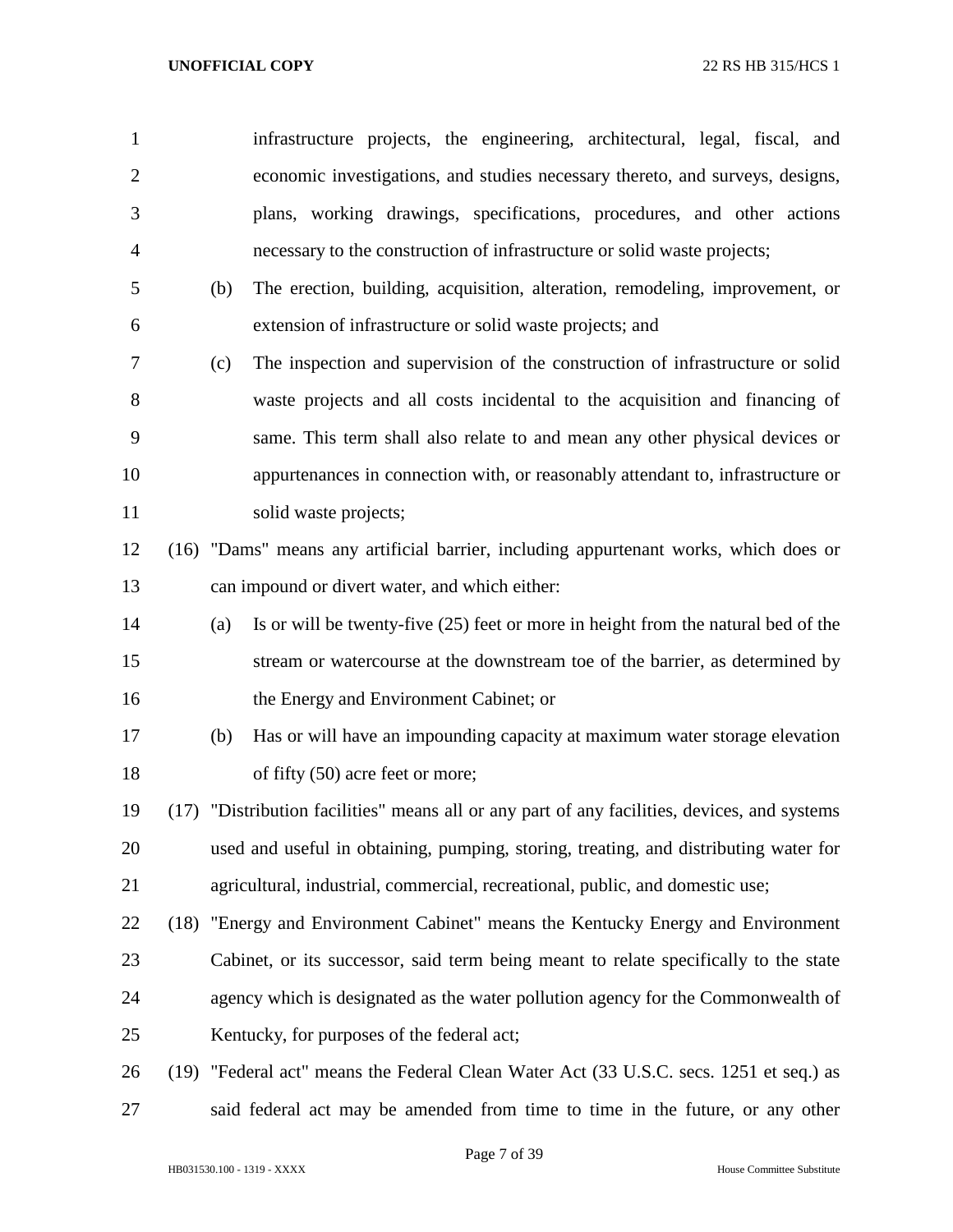enactment of the United States Congress providing funds that may assist in carrying out the purposes of the authority;

 (20) "Federally assisted wastewater revolving fund" means that fund which will receive federal and state funds or the proceeds from the sale of revenue bonds of the authority for the purpose of providing loans to finance construction of publicly owned treatment works as defined in Section 212 of the federal act and for the implementation of a management program established under Section 319 of the federal act and for the development and implementation of a conservation and management plan under Section 320 of the federal act;

 (21) "Governmental agency" means any incorporated city or municipal corporation, or other agency, or unit of government within or a department or a cabinet of the Commonwealth of Kentucky, now having or hereafter granted, the authority and power to finance, acquire, construct, or operate infrastructure or solid waste projects. This definition shall specifically apply but not by way of limitation to incorporated cities; counties, including any counties containing a metropolitan sewer district; sanitation districts; water districts; water associations if these associations are permitted to issue interest-bearing obligations which interest would be excludable from gross income under Section 103 of the Internal Revenue Code of 1986 as amended; sewer construction districts; metropolitan sewer districts; sanitation taxing districts; a regional wastewater commission established under KRS 65.8901 to 65.8923; and any other agencies, commissions, districts, or authorities (either acting alone, or in combination with one another in accordance with any regional or area compact, or intergovernmental cooperative agreements), now or hereafter established in accordance with the laws of the Commonwealth of Kentucky having and possessing the described powers described in this subsection; (22) "Industrial waste" means any liquid, gaseous, or solid waste substances resulting

from any process of industry, manufacture, trade, or business, or from the mining or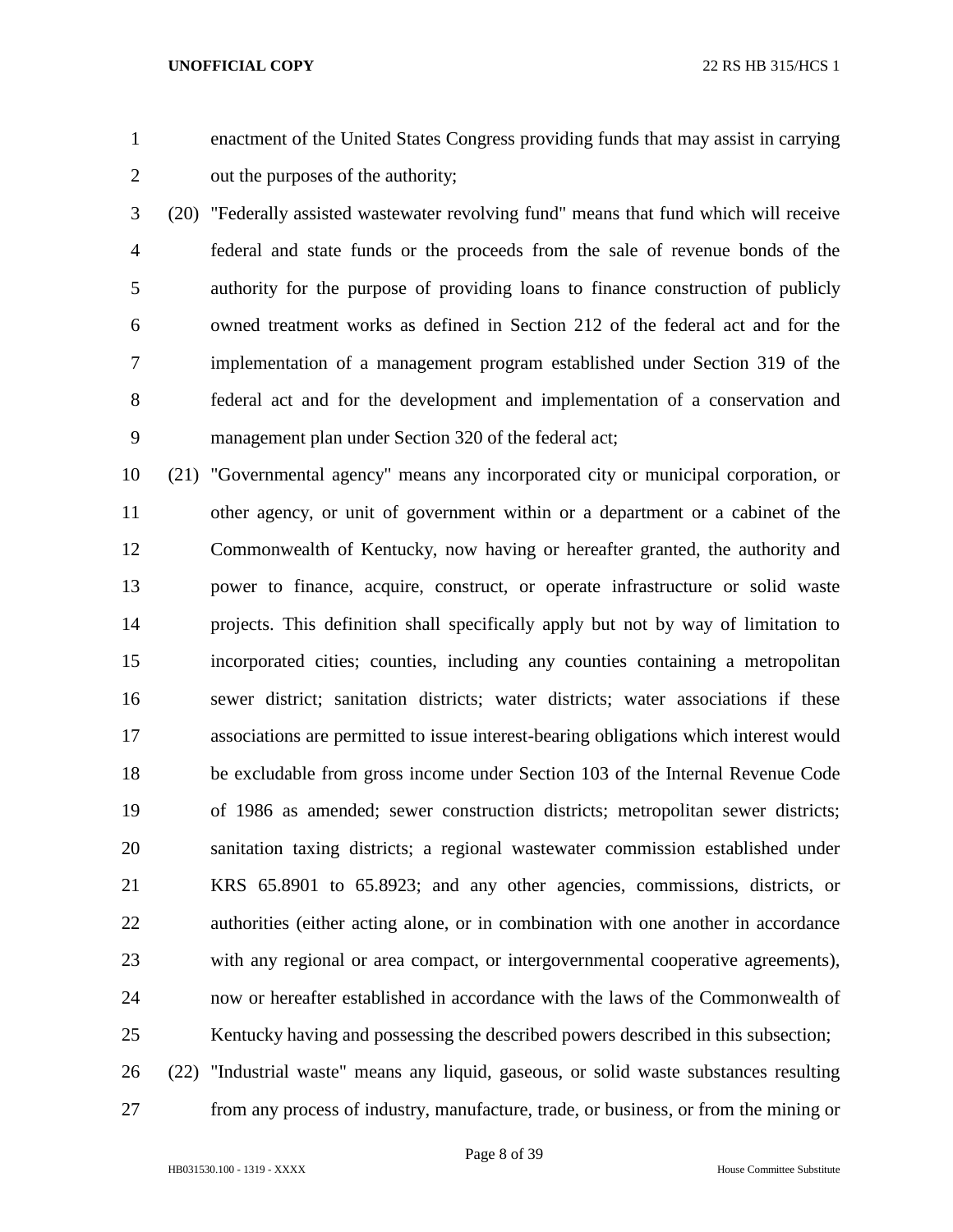taking, development, processing, or recovery of any natural resources, including heat and radioactivity, together with any sewage as is present therein, which pollutes the waters of the state, and specifically, but not by way of limitation, means heat or thermal differentials created in the waters of the state by any industrial processing, generating, or manufacturing processes;

 (23) "Infrastructure project" means any construction or acquisition of treatment works, facilities related to the collection, transportation, and treatment of wastewater as defined in KRS 65.8903, distribution facilities, or water resources projects instituted by a governmental agency or an investor-owned water utility which is approved by the authority and, if required, by the Energy and Environment Cabinet, Public Service Commission, or other agency; solid waste projects; dams; storm water control and treatment systems; gas or electric utility; broadband deployment project; or any other public utility or public service project which the authority finds would assist in carrying out the purposes set out in KRS 224A.300;

 (24) "Infrastructure revolving fund" means that fund which will receive state funds, the proceeds from the sale of revenue bonds of the authority or other moneys earmarked for that fund for the purpose of providing loans or grants to finance construction or acquisition of infrastructure projects as defined in this section;

 (25) "Loan or grant" means moneys to be made available to governmental agencies by the authority for the purpose of defraying all or any part of the total costs incidental to construction or acquisition of any infrastructure project;

 (26) "Market interest rate" means the interest rate determined by the authority under existing market conditions at the time the authority shall provide financial assistance to a governmental agency;

 (27) "Obligation of a governmental agency" means a revenue bond, bond anticipation note, revenue anticipation note, lease, or other obligation issued by a governmental agency under KRS 58.010 et seq. or other applicable statutes;

Page 9 of 39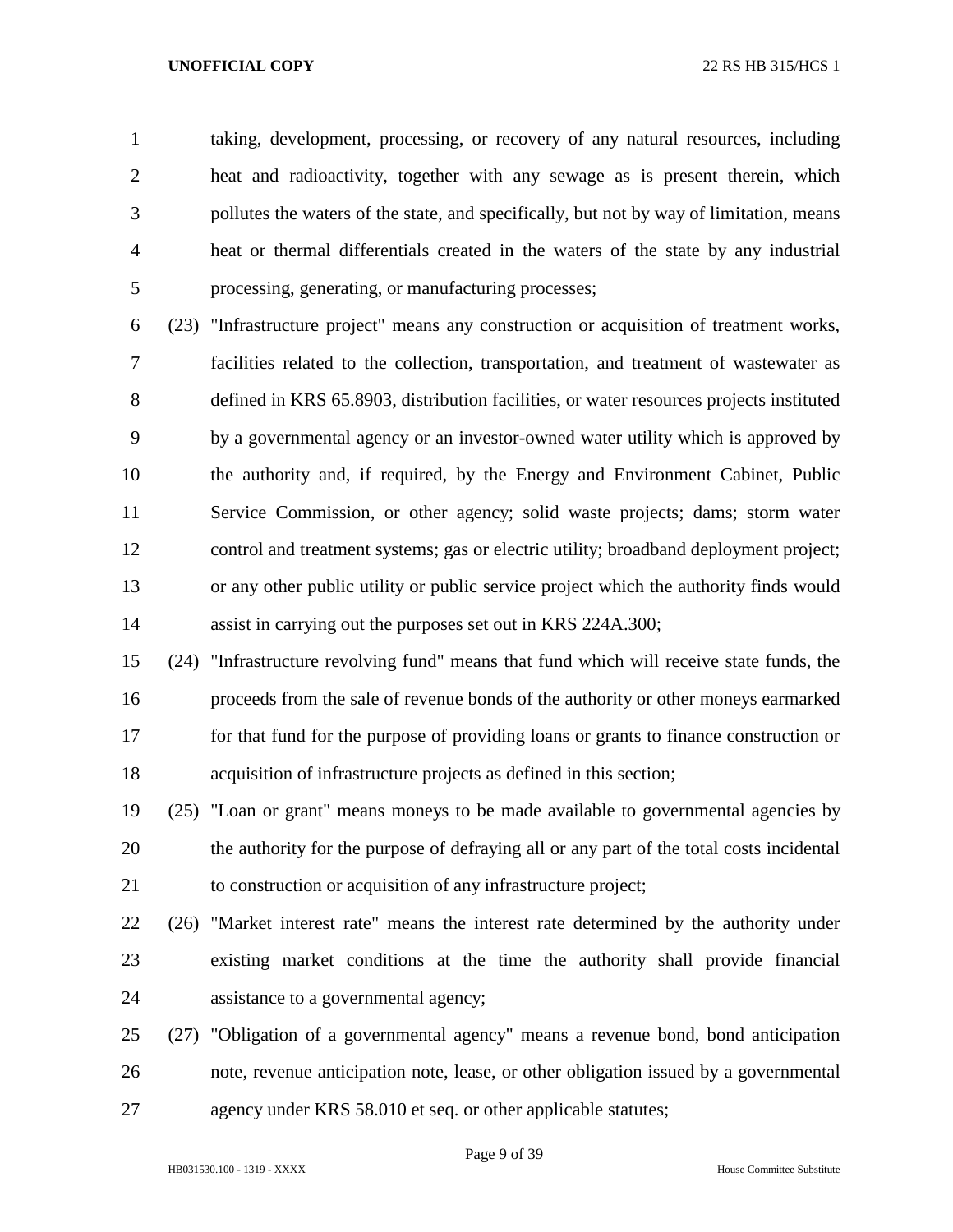# (28) *"Office" means the Office of Broadband Development;*

 *(29)* "Person" means any individual, firm, partnership, association, corporation, or governmental agency;

 *(30)*[(29)] "Pollution" means the placing of any noxious or deleterious substances ("pollutants"), including sewage and industrial wastes, in any waters of the state or affecting the properties of any waters of the state in a manner which renders the waters harmful or inimical to the public health or to animal or aquatic life, or to the use, present or future, of these waters for domestic water supply, industrial or agricultural purposes, or recreational purposes;

 *(31)*[(30)] "Prioritization schedules" means the list of wastewater treatment works, distribution facilities and water resources projects which the Energy and Environment Cabinet has evaluated and determined to be of priority for receiving financial assistance from the federally assisted wastewater revolving fund and the federally assisted drinking water revolving fund, or the list of infrastructure projects which the authority has evaluated and determined to be of priority for receiving financial aid from the infrastructure revolving fund. The evaluation by the authority of infrastructure projects for water systems shall be undertaken with input from the appropriate area development district;

 *(32)*[(31)] "Recovered material" means those materials which have known current use, reuse, or recycling potential, which can be feasibly used, reused, or recycled, and which have been diverted or removed from the solid waste stream for sale, use, reuse, or recycling, whether or not requiring subsequent separation and processing but does not include materials diverted or removed for purposes of energy recovery or combustion except refuse-derived fuel (RDF), which shall be credited as a recovered material in an amount equal to that percentage of the municipal solid waste received on a daily basis at the processing facility and processed into RDF; but not to exceed fifteen percent (15%) of the total amount of the municipal solid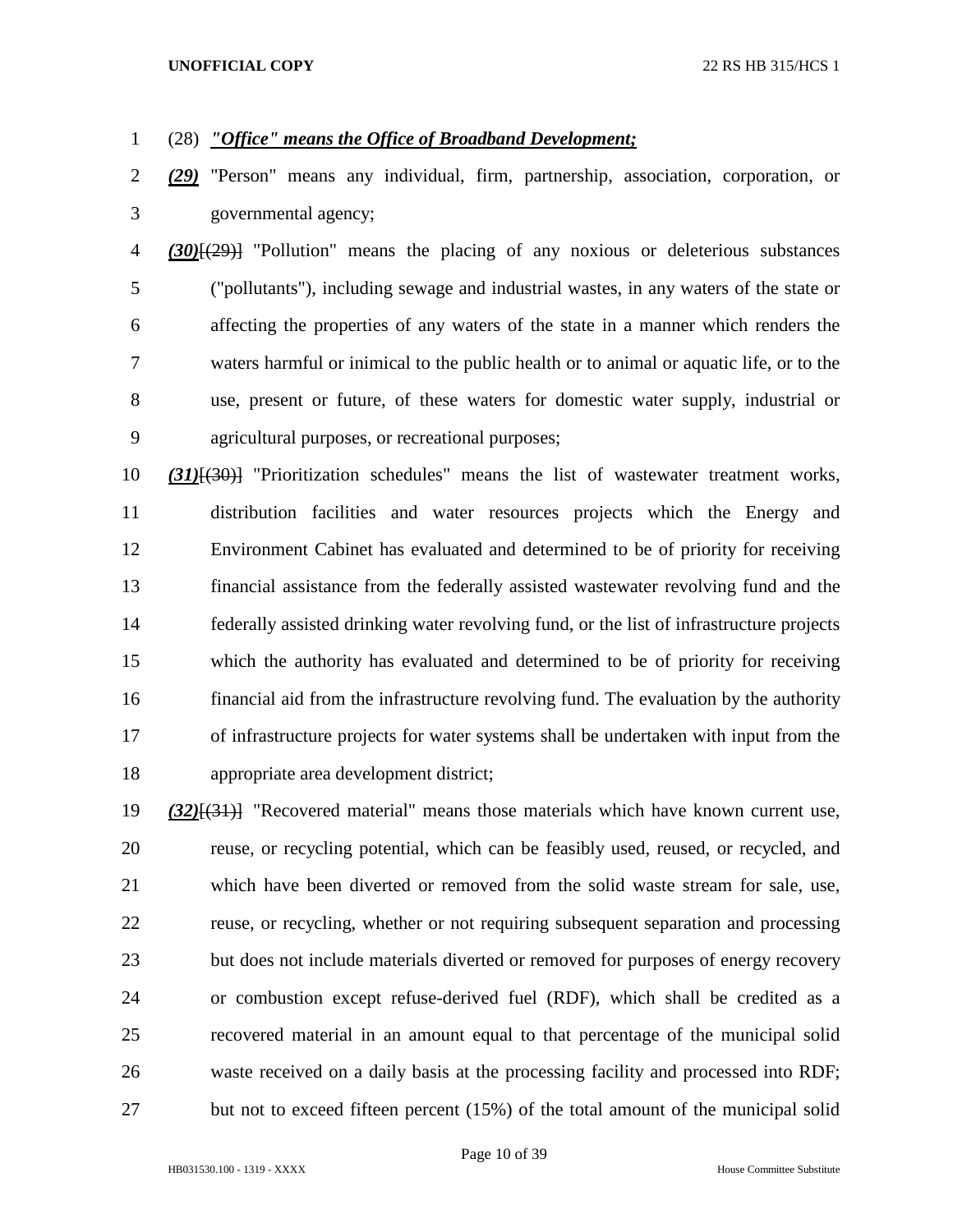waste received at the processing facility on a daily basis;

 *(33)*[(32)] "Recovered material processing facility" means a facility engaged solely in the storage, processing, and resale or reuse of recovered material but does not mean a solid waste facility if solid waste generated by a recovered material processing facility is managed in accordance with KRS Chapter 224 and administrative regulations adopted by the cabinet;

 *(34)*[(33)] "Revenue bonds" means special obligation bonds issued by the authority as provided by the provisions of this chapter, which are not direct or general obligations of the state, and which are payable only from a pledge of, and lien upon, authority revenues as provided in the resolution authorizing the issuance of the 11 bonds, and shall include revenue bond anticipation notes;

 *(35)*[(34)] "Service charge" means any monthly, quarterly, semiannual, or annual charge to be imposed by a governmental agency, or by the authority, for any infrastructure project financed by the authority, which service charge arises by reason of the existence of, and requirements of, any assistance agreement;

 *(36)*[(35)] "Sewage" means any of the waste products or excrements, or other discharges from the bodies of human beings or animals, which pollute the waters of the state;

 *(37)*[(36)] "Shapefile" means a file format for storing, depicting, and analyzing geospatial data showing broadband coverage;

*(38)*[(37)] "Solid waste" means "solid waste" as defined by KRS 224.1-010(30)(a);

 *(39)*[(38)] "Solid waste facility" means any facility for collection, handling, storage, transportation, transfer, processing, treatment, or disposal of solid waste, whether the facility is associated with facilities generating the waste or otherwise, but does not include a container located on property where the waste is generated and which is used solely for the purpose of collection and temporary storage of that solid waste prior to off-site disposal, or a recovered material processing facility;

*(40)*[(39)] "Solid waste project" means construction, renovation, or acquisition of a solid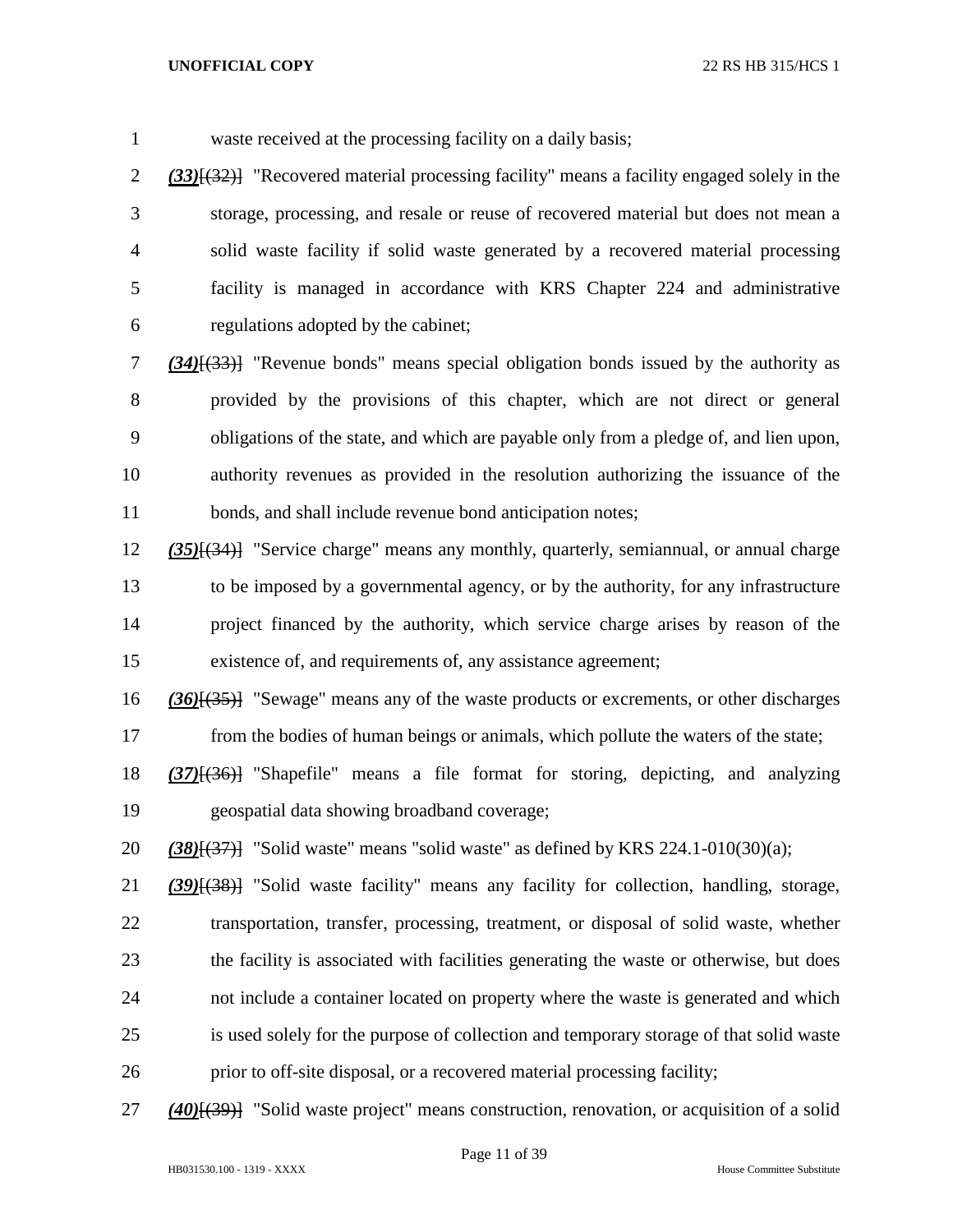waste facility which shall be instituted and owned by a governmental agency; *(41)*[(40)] "Solid waste revolving fund" means that fund which shall receive state funds, the proceeds from the sale of revenue bonds of the authority, or other moneys earmarked for the purpose of providing loans or grants to finance solid waste projects defined in this section;

*(42)*[(41)] "State" means the Commonwealth of Kentucky;

 *(43)*[(42)] "System" means the system owned and operated by a governmental agency with respect to solid waste projects, treatment works, or infrastructure projects financed as provided by the assistance agreement between the governmental agency and the authority;

 *(44)*[(43)] "Treatment works" or "wastewater treatment works" means all or any part of any facilities, devices, and systems used and useful in the storage, treatment, recycling, and reclamation of wastewater or the abatement of pollution, including facilities for the treatment, neutralization, disposal of, stabilization, collecting, segregating, or holding of wastewater, including without limiting the generality of the foregoing, intercepting sewers, outfall sewers, pumping power stations, and other equipment and their appurtenances; extensions, improvements, remodeling, additions, and alterations thereof, and any wastewater treatment works, including site acquisition of the land that will be an integral part of the wastewater treatment process, or is used for ultimate disposal of residues resulting from wastewater treatment, together with any other facilities which are deemed to be treatment works 22 in accordance with the federal act;

- [(44) "Underserved area" means any project area where fixed, terrestrial broadband service with a minimum twenty-five (25) megabits per second downstream and 25 three (3) megabits per second upstream is not available;
- 26 (45) "Unserved area" means any project area where fixed, terrestriall broadband service 27 with a minimum *twenty-five (25)*<sup>{ten (10)}</sup> megabits per second downstream and
-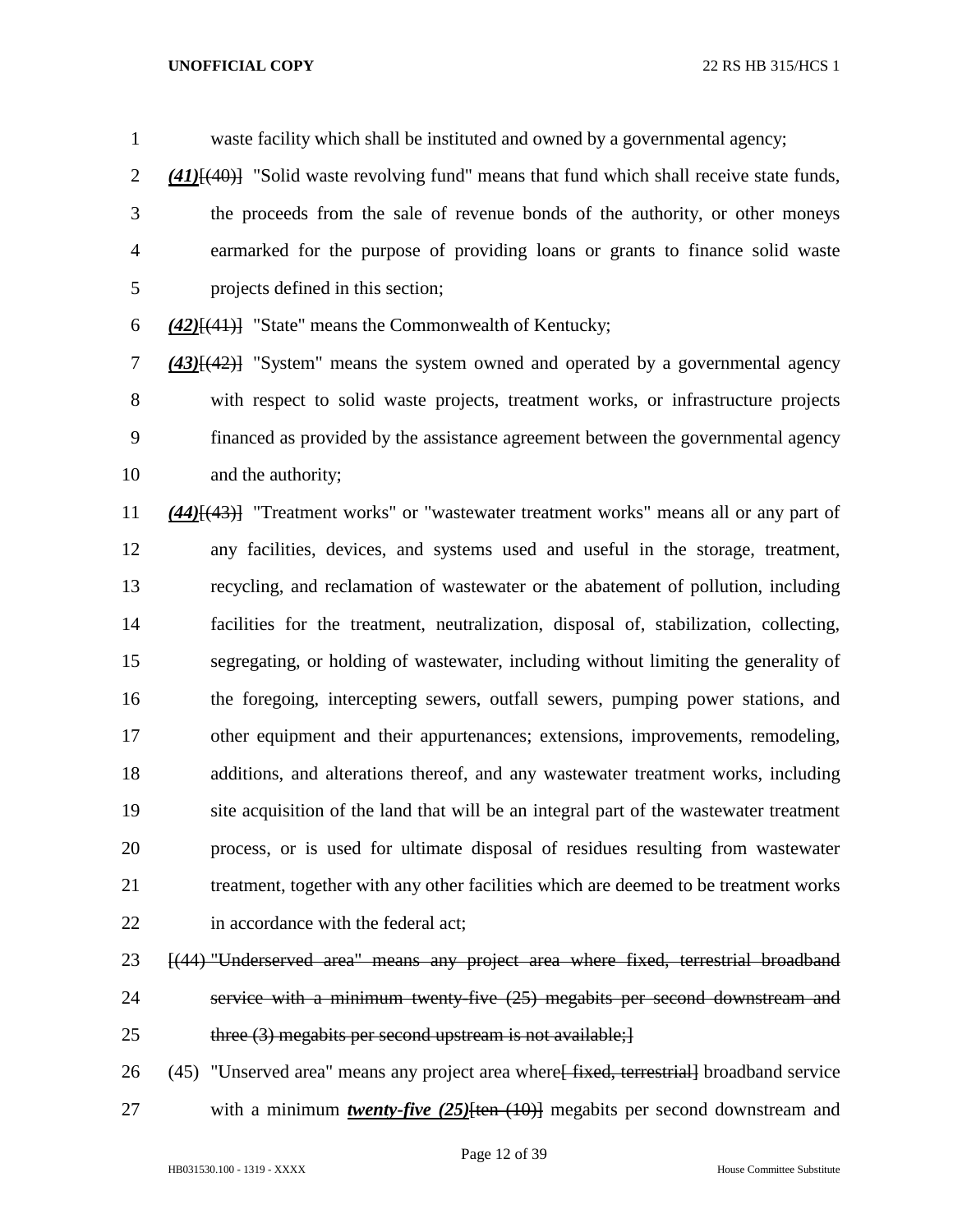| $\mathbf{1}$   |      | <i>three (3) megabits</i> [one (1) megabit] per second upstream is not available;          |
|----------------|------|--------------------------------------------------------------------------------------------|
| $\overline{2}$ |      | (46) "Utility tax" means the tax which may be imposed by the authority on every            |
| 3              |      | purchase of water or sewer service in the Commonwealth of Kentucky;                        |
| 4              |      | (47) "Variable rate revenue bonds" means revenue bonds the rate of interest on which       |
| 5              |      | fluctuates either automatically by reference to a predetermined formula or index or        |
| 6              |      | in accordance with the standards set forth in KRS 224A.120;                                |
| 7              |      | (48) "Wastewater" means any water or liquid substance containing sewage, industrial        |
| 8              |      | waste, or other pollutants or contaminants derived from the prior use of these             |
| 9              |      | waters;                                                                                    |
| 10             | (49) | "Water resources" means all waters of the state occurring on the surface, in natural       |
| 11             |      | or artificial channels, lakes, reservoirs, or impoundments, and in subsurface              |
| 12             |      | aquifers, which are available, or which may be made available to agricultural,             |
| 13             |      | industrial, commercial, recreational, public, and domestic users;                          |
| 14             | (50) | "Water resources project" means any structural or nonstructural study, plan, design,       |
| 15             |      | construction, development, improvement, or any other activity including programs           |
| 16             |      | for management, intended to conserve and develop the water resources of the state          |
| 17             |      | and shall include all aspects of water supply, facilities to collect, transport, and treat |
| 18             |      | wastewater as defined in KRS 65.8903, flood damage abatement, navigation, water-           |
| 19             |      | related recreation, and land conservation facilities and measures; and                     |
| 20             |      | (51) "Waters of the state" means all streams, lakes, watercourses, waterways, ponds,       |
| 21             |      | marshes, wells, springs, irrigation systems, drainage systems, and all other bodies or     |
| 22             |      | accumulations of water, surface and underground, natural or artificial, which are          |
| 23             |      | situated wholly or partly within, or border upon, this state, or are within its            |
| 24             |      | jurisdiction, except those private waters which do not combine or effect a junction        |
| 25             |      | with natural, surface, or underground waters.                                              |
| 26             |      | Section 3. KRS 224A.112 is amended to read as follows:                                     |

(1) The infrastructure revolving fund shall be established in the State Treasury and shall

Page 13 of 39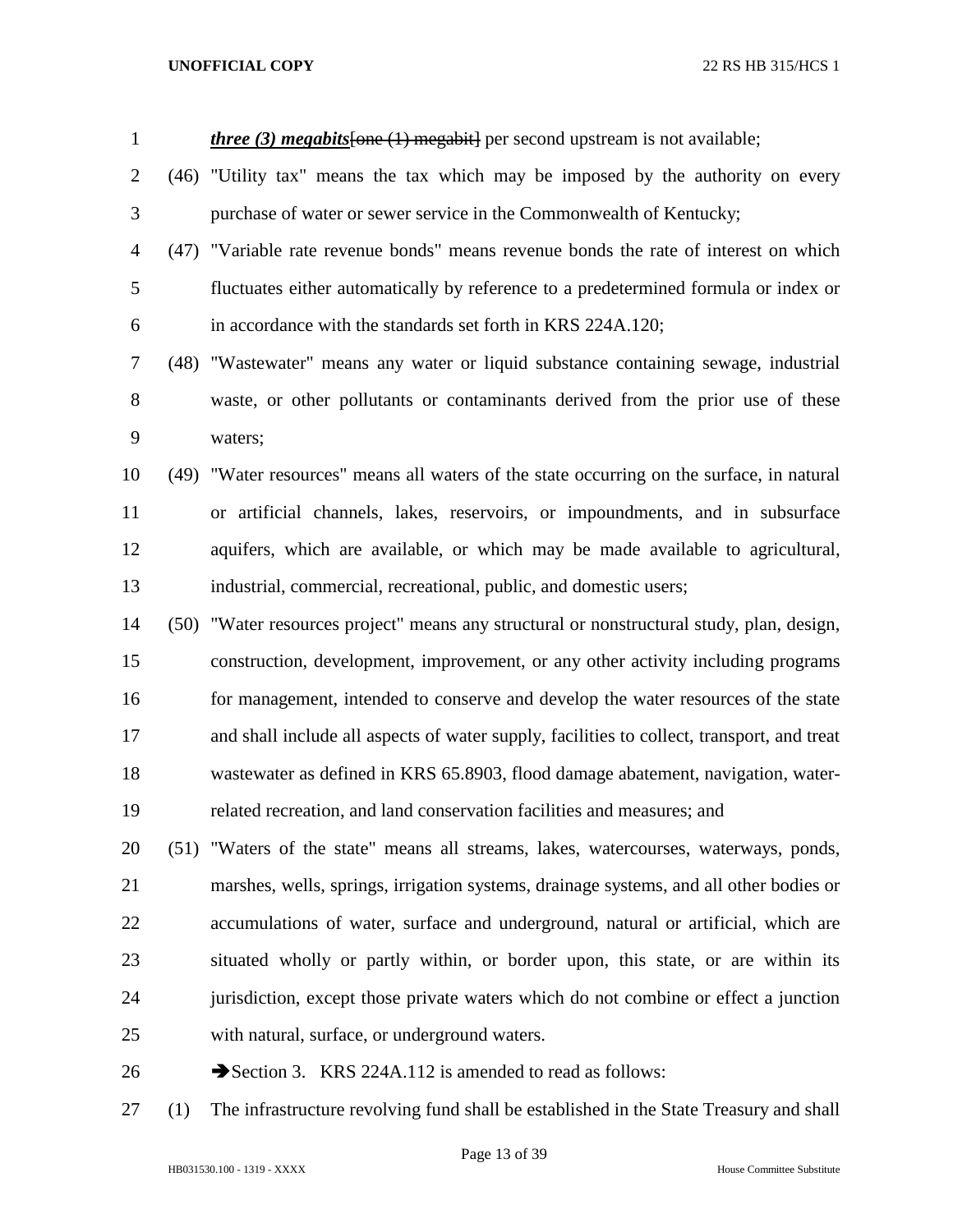be administered by the authority. The fund shall be a dedicated fund, and all moneys 2 in the fund shall be allocated and dedicated solely to providing financial assistance to governmental agencies, and investor-owned water systems as provided for in KRS 96.540, 224A.306, 224A.308, and 224A.310, for the construction or acquisition of infrastructure projects through an account designated as the 2020 water service account.

 (2) The broadband deployment fund shall be established in the State Treasury and shall be administered by the *office*[authority]. The fund shall be a dedicated fund, and all moneys in the fund shall be allocated and dedicated solely to providing grant funds to governmental agencies and private sector entities to construct infrastructure for 11 the deployment of broadband service to households and businesses in [ underserved 12 or lunserved areas of the Commonwealth through an account designated as the broadband deployment fund.

 (3) Funds in subsections (1) and (2) of this section shall not be commingled and shall be used only for the stated purposes in subsections (1) and (2) of this section.

- (4) The financial assistance which may be provided by the revolving fund shall be limited to:
- (a) Making loans, on the condition that the loans are made at or below market interest rates, including interest free loans, at terms not to exceed thirty (30) years and that the fund will be credited with all payments of principal and 21 interest on all loans;
- (b) Purchasing or guaranteeing, or purchasing insurance for, local or state obligations when the action would improve credit market access or reduce interest rates;
- (c) Providing a source of revenue or security for the payment of principal and interest on bonds or notes issued by the authority or other agencies of the state if the proceeds of the sale of the bonds will be deposited in the fund;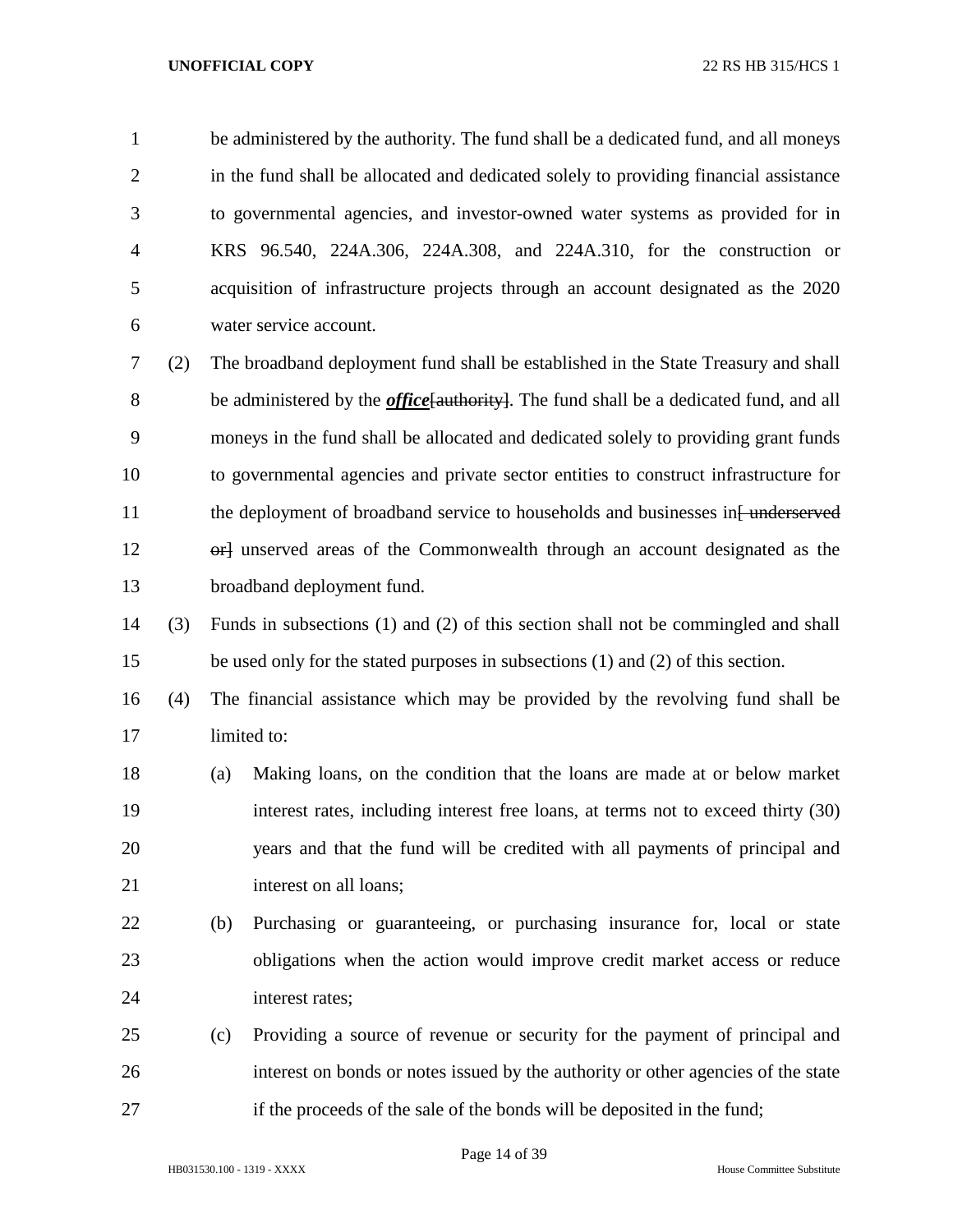| $\mathbf{1}$   |      | Providing moneys with which to carry out the requirements of assistance<br>(d)         |
|----------------|------|----------------------------------------------------------------------------------------|
| $\overline{2}$ |      | agreements; and                                                                        |
| 3              |      | Making grants as funds specifically appropriated for grants or proceeds from<br>(e)    |
| 4              |      | the sale of the authority's revenue bonds are available.                               |
| 5              | (5)  | The revolving fund shall be established, maintained, and credited with repayments      |
| 6              |      | and the fund balance shall be available in perpetuity for its stated purposes.         |
| 7              | (6)  | The authority may provide financial assistance from the <b>revolving</b> fund to       |
| 8              |      | supplement assistance provided from the federally assisted was tewater revolving       |
| 9              |      | fund as created in KRS 224A.111.                                                       |
| 10             | (7)  | The authority shall advise governmental agencies of the availability of the            |
| 11             |      | infrastructure revolving fund and how moneys may be obtained from the fund.            |
| 12             | (8)  | The authority may enter into any necessary or required agreement with federal or       |
| 13             |      | state agencies or persons to carry out the provisions of this section. All state       |
| 14             |      | agencies shall cooperate with the authority and share information with the authority   |
| 15             |      | as appropriate to accomplish the purposes set out in KRS 224A.300.                     |
| 16             | (9)  | Moneys in the <b>broadband deployment</b> fund are hereby appropriated for the         |
| 17             |      | purposes set forth in this section and KRS 224A.1121.                                  |
| 18             | (10) | Notwithstanding KRS 45.229, any moneys remaining in the <b>broadband deployment</b>    |
| 19             |      | fund at the close of the fiscal year shall not lapse but shall be carried forward into |
| 20             |      | the succeeding fiscal year to be used for the purposes set forth in this section and   |
| 21             |      | KRS 224A.1121.                                                                         |
| 22             | (11) | Interest earned on moneys in the broadband deployment fund shall stay in the fund.     |
| 23             |      | Section 4. KRS 224A.1121 is amended to read as follows:                                |
| 24             | (1)  | The purpose of the broadband deployment fund set forth in KRS 224A.112<br>(a)          |
| 25             |      | shall be to:                                                                           |
| 26             |      | Assist governmental agencies and private sector entities to construct<br><u>I.</u>     |
| 27             |      | infrastructure for the deployment of broadband service to <del>[ underserved</del>     |

Page 15 of 39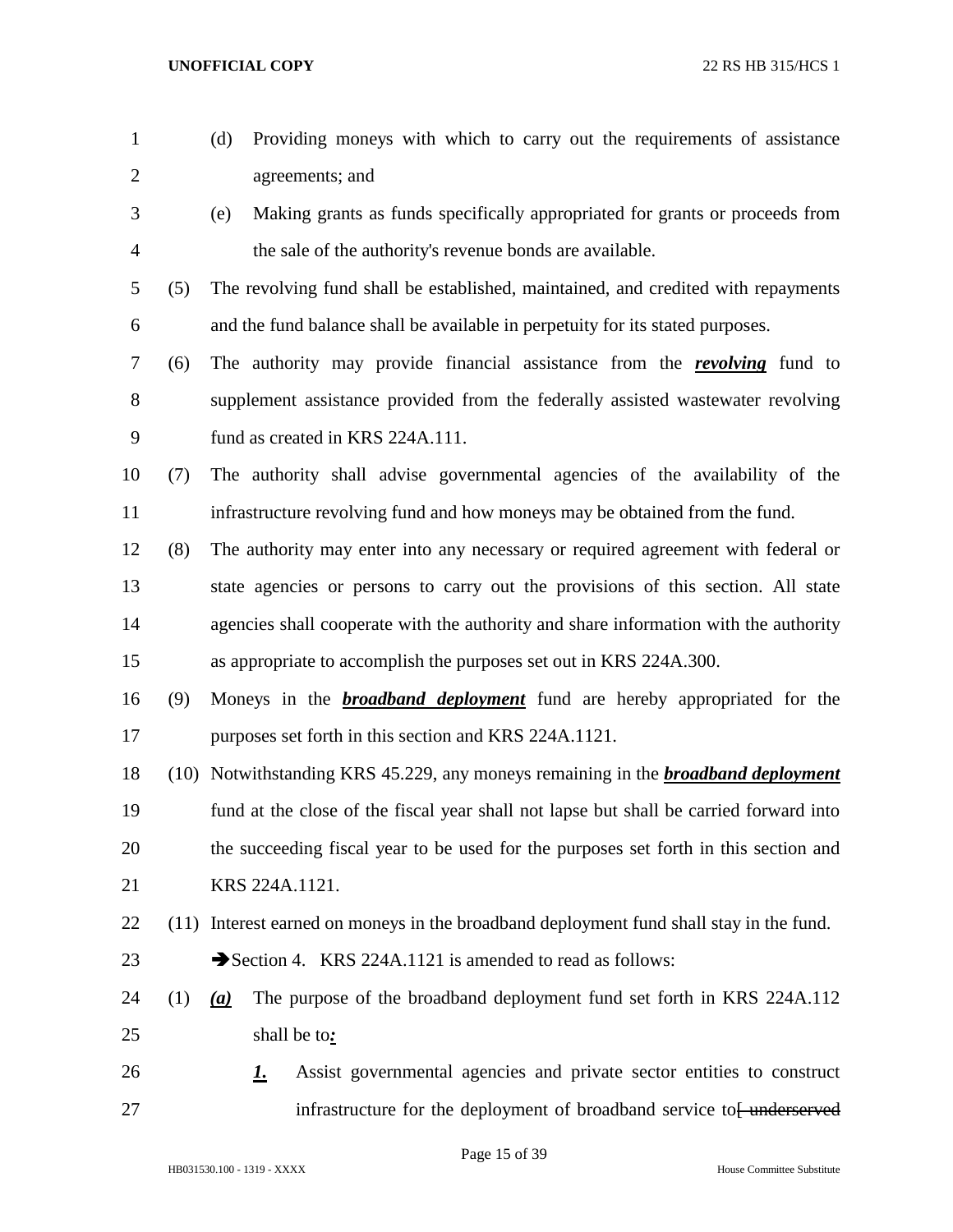| 1              |     |                    | or] unserved areas of the Commonwealth; and                                                   |
|----------------|-----|--------------------|-----------------------------------------------------------------------------------------------|
| $\overline{c}$ |     | 2.                 | Provide supplemental funding for recipients of federal government                             |
| 3              |     |                    | <u>awards specifically to support the deployment or expansion of</u>                          |
| $\overline{4}$ |     |                    | <b>broadband networks.</b>                                                                    |
| 5              |     | <u>(b)</u>         | The <i>office</i> [authority] shall manage the fund and may accept and receive                |
| 6              |     |                    | appropriations from the General Assembly or other funds or gifts from both                    |
| 7              |     |                    | public and private sources, including but not limited to local governments and                |
| 8              |     |                    | federal agencies.                                                                             |
| 9              | (2) |                    | The <i>office</i> [authority] shall establish a grant program that allocates funds from the   |
| 10             |     |                    | broadband deployment fund in accordance with this section.                                    |
| 11             | (3) | (a)                | The office shall issue grant applications for all projects awarded grant                      |
| 12             |     |                    | funds on or after April 5, 2022.                                                              |
| 13             |     | (b)                | Grant funds may be used by government or private sector entities for                          |
| 14             |     |                    | broadband deployment projects.                                                                |
| 15             |     |                    | (3) The grant program shall be developed to give highest funding priority to those            |
| 16             |     |                    | projects which most effectively provide broadband service to the greatest number of           |
| 17             |     |                    | underserved and unserved Kentucky citizens and at the lowest cost. Funding shall              |
| 18             |     |                    | not be used to duplicate broadband service to citizens, households, and businesses            |
| 19             |     |                    | in a broadband deployment project area where fixed, terrestrial broadband service             |
| 20             |     |                    | meets or exceeds twenty-five (25) megabits per second downstream and three (3)                |
| 21             |     |                    | megabits per second upstream.}                                                                |
| 22             | (4) |                    | The <i>office</i> [authority] shall develop funding criteria and prioritization schedules for |
| 23             |     |                    | broadband deployment projects <del>[ in a technology-neutral manner]</del> in accordance      |
| 24             |     | with this section. |                                                                                               |
| 25             | (5) | (a)                | The <i>office</i> [authority] shall establish guidelines and standards for applying for       |
| 26             |     |                    | and approving grants from the broadband deployment fund <i>according to the</i>               |
| 27             |     |                    | minimum requirements in this section. No additional requirement shall be                      |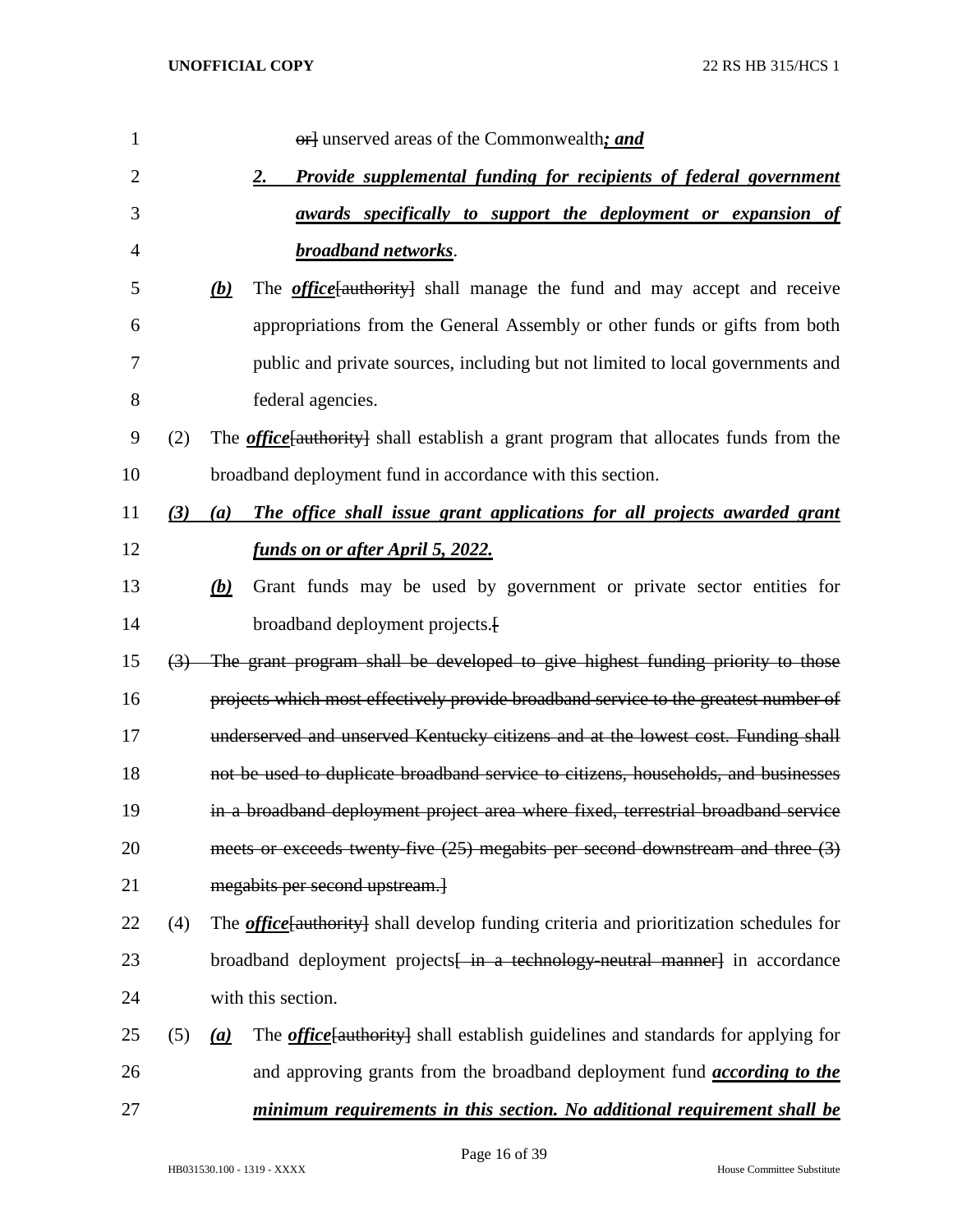| $\mathbf{1}$   |          | added which could delay broadband deployment.                                              |
|----------------|----------|--------------------------------------------------------------------------------------------|
| $\overline{2}$ | (b)      | An eligible applicant shall submit an application to the <i>office</i> [authority].        |
| 3              | $\omega$ | An application for a grant shall contain any information the <i>office</i> [authority]     |
| 4              |          | requires, including but not limited to:                                                    |
| 5              |          | A <i>shapefile</i> [geographic description] of the broadband deployment<br>$I.\text{H}(a)$ |
| 6              |          | project area <i>and a list of addresses in the broadband deployment</i>                    |
| 7              |          | <i>project area</i> <sup>[</sup> , including whether the area is partially served];        |
| 8              |          | A description of the broadband deployment project, including<br>2.[(b)]                    |
| 9              |          | facilities, equipment, total cost, timeframe for completion, and network                   |
| 10             |          | capabilities, including minimum speed thresholds;                                          |
| 11             |          | Documentation of the applicant's technical, financial, and<br>3.[(e)]                      |
| 12             |          | managerial resources and experience to build, operate, and manage                          |
| 13             |          | broadband <i>networks</i> serving citizens, households, and businesses in                  |
| 14             |          | Kentucky, <i>including a detailed project management plan identifying</i>                  |
| 15             |          | staff, contractors, and key responsibilities;                                              |
| 16             |          | 4.[(d)]<br>Documentation of the economic and commercial feasibility of the                 |
| 17             |          | proposed broadband deployment project, <i>including a detailed project</i>                 |
| 18             |          | <b>budget and documentation of availability of supplies;</b>                               |
| 19             |          | The number of <i>addresses within the broadband deployment</i><br>5.[(e)]                  |
| 20             |          | <i>project area</i> eitizens, households, or businesses] that would have new               |
| 21             |          | access to broadband as a result of the grant;                                              |
| 22             |          | The amount of matching funds the eligible applicant will<br><u>6. <math>(f)</math></u>     |
| 23             |          | contribute and a certification that no portion of the matching funds is                    |
| 24             |          | derived from any state or federal grant received for the purpose of                        |
| 25             |          | funding broadband infrastructure within the project area; and                              |
| 26             |          | A certification that none of the funds provided by the program for<br>2.[(g)]              |
| 27             |          | the project in the application will be used to extend or deploy facilities                 |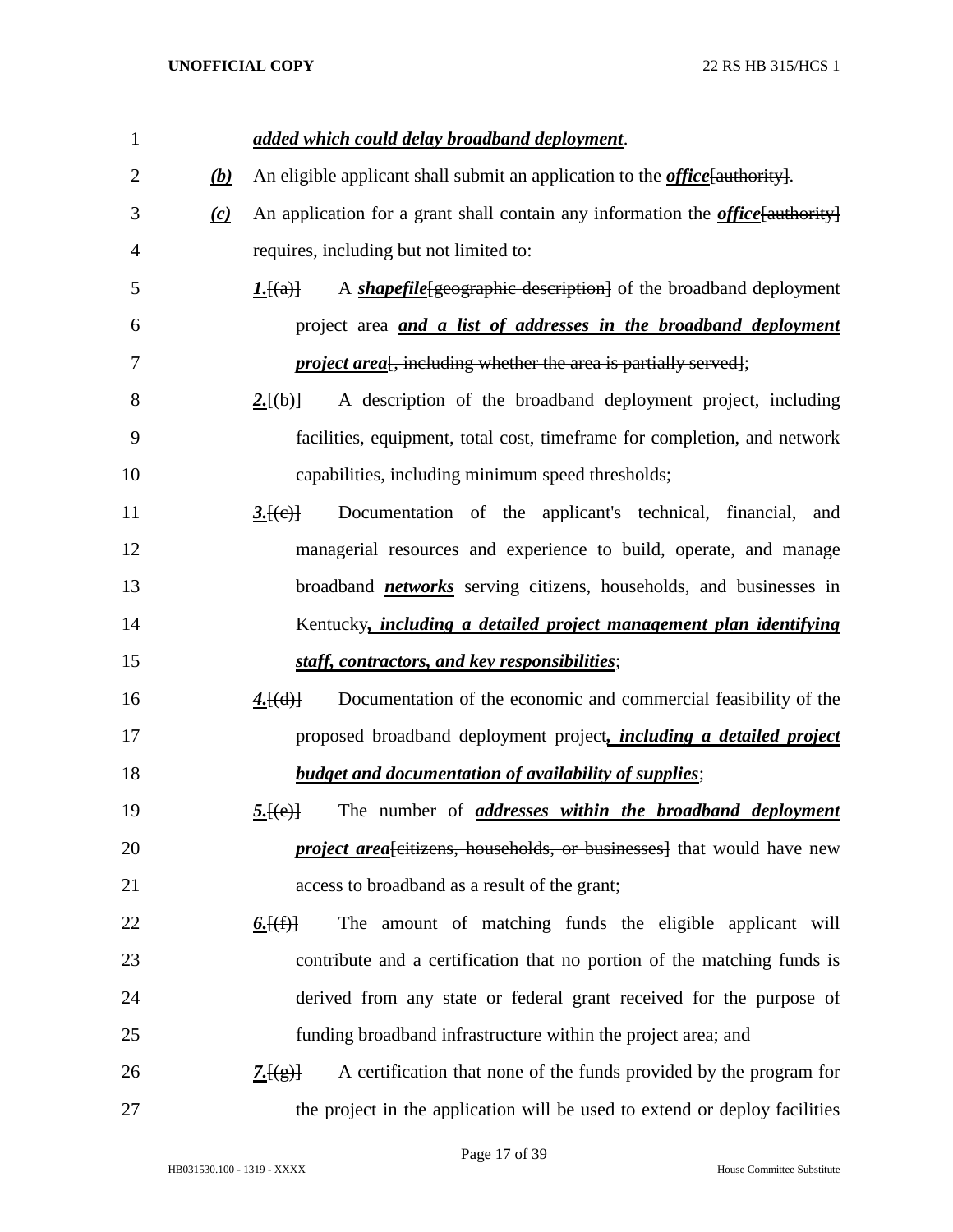| $\mathbf{1}$   |     | to any currently served <i>addresses</i> [citizens, households, or businesses].                   |
|----------------|-----|---------------------------------------------------------------------------------------------------|
| $\overline{2}$ | (6) | The <i>office</i> [authority] shall make <i>all information within each application</i> [the      |
| 3              |     | applications] available to the public within five (5) business days <i>following</i> [of ] the    |
| $\overline{4}$ |     | deadline for submission of applications, provided the information contained within                |
| 5              |     | an application is not exempt from disclosure under the provisions of the Open                     |
| 6              |     | Records Act, KRS 61.870 to 61.884. The description of the geographic scope of the                 |
| 7              |     | broadband deployment project area shall not be exempt under the Open Records                      |
| 8              |     | Act, KRS 61.870 to 61.884, and shall be made available to the public within five (5)              |
| 9              |     | days after submission of the application.                                                         |
| 10             | (7) | As part of the grant application process, <i>under</i> [pursuant to] subsection<br>(a)            |
| 11             |     | $(5)$ [ $(3)$ ] of this section, the <i>office</i> [authority] shall include an opportunity for a |
| 12             |     | <i>challenging</i> broadband service provider to challenge $an[the]$ application                  |
| 13             |     | within fifteen (15) days from making all information available to the public                      |
| 14             |     | under subsection $(6)$ of this section.                                                           |
| 15             |     | A challenging provider shall provide the office with proof that: [As part of<br>(b)               |
| 16             |     | the dispute process, the authority may consider any relevant geospatial data                      |
| 17             |     | available from a broadband service provider or grant applicant. Geospatial                        |
| 18             |     | data may include but is not limited to shapefiles detailing broadband coverage,                   |
| 19             |     | the most current Federal Communications Commission Form 477 fixed                                 |
| 20             |     | broadband deployment data reporting, or other documentation of broadband                          |
| 21             |     | deployment infrastructure in the project area to show that a challenged project                   |
| 22             |     | area is underserved or unserved. A challenging provider may provide the                           |
| 23             |     | authority with proof, including but not limited to:]                                              |
| 24             |     | The broadband deployment project area is:<br>L[(a)]                                               |
| 25             |     | Currently served: or $\frac{1}{1}$ is $\frac{1}{2}$<br>$\mathbf{a}$ .                             |
| 26             |     | $\bm{b}$ .<br>Under construction for provision of broadband service within                        |
| 27             |     | twelve (12) months of the challenge; or                                                           |

Page 18 of 39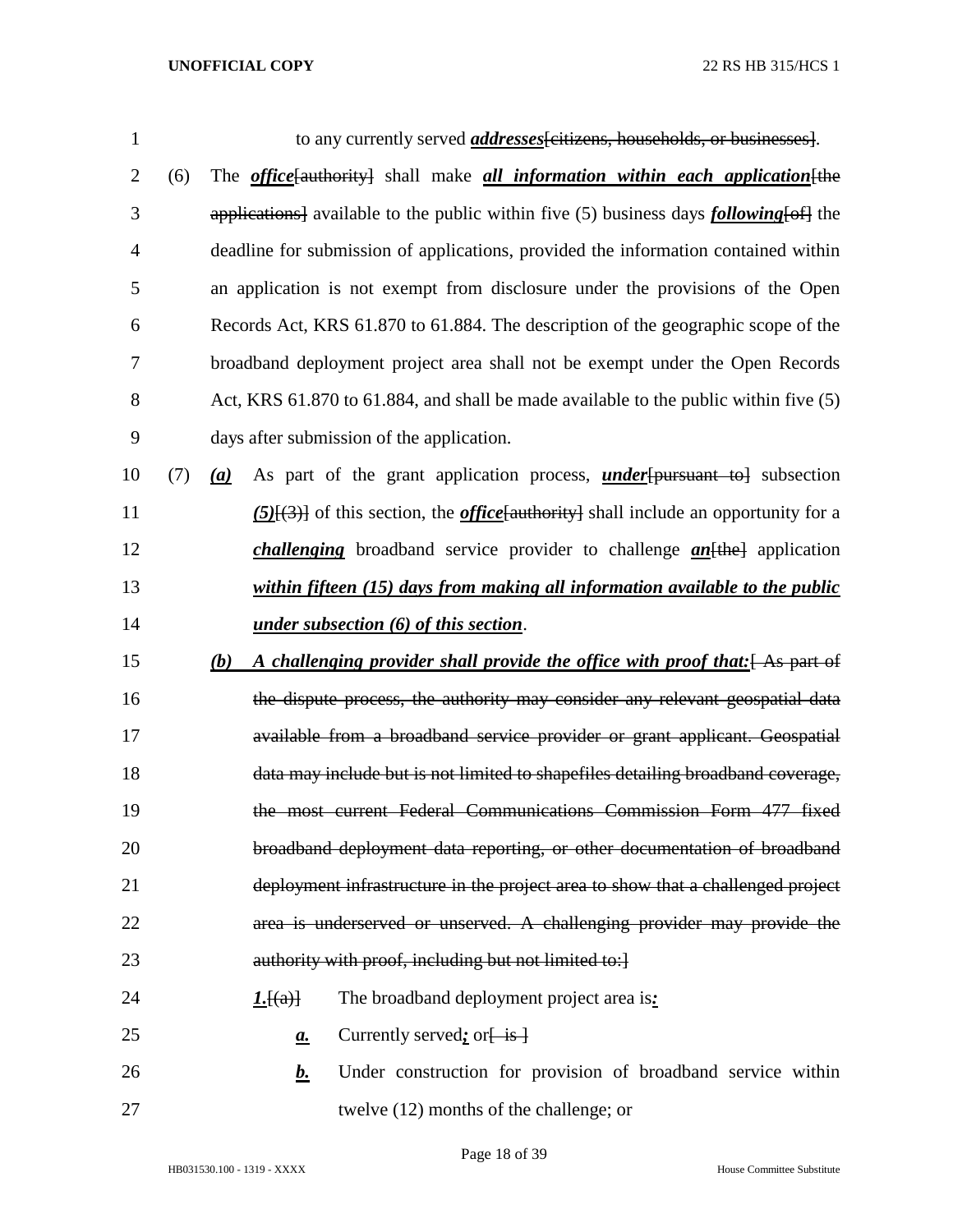| 1  | The applicant has received funds from another state or federally<br>2.[(b)]         |
|----|-------------------------------------------------------------------------------------|
| 2  | funded grant program designed to encourage broadband deployment in                  |
| 3  | the <b>broadband deployment project</b> area <i>that covers more than fifty</i>     |
| 4  | <u>percent (50%) of the eligible project expenses</u> .                             |
| 5  | As part of the challenge process and in order to meet the burden of proof in<br>(c) |
| 6  | <i>paragraph (b) of this subsection, the challenging provider shall submit:</i>     |
| 7  | A shapefile and a list of addresses containing all addresses within the<br>1.       |
| 8  | <u>broadband deployment project area that the challenging broadband</u>             |
| 9  | service provider currently serves and the maximum megabits per                      |
| 10 | second downstream speed and the maximum megabits per second                         |
| 11 | <u>upstream speed provided to each challenged address;</u>                          |
| 12 | A feasibility study, construction plan, or other relevant documentation<br>2.       |
| 13 | that clearly and convincingly demonstrates that the challenging                     |
| 14 | <b>broadband service provider will be under construction within twelve</b>          |
| 15 | (12) months of the application date for the broadband deployment                    |
| 16 | <u>fund grant, which may be extended by the office an additional six (6)</u>        |
| 17 | months because of undue construction delays; or                                     |
| 18 | Loan documents, grant award receipts, or other financial information<br>3.          |
| 19 | that clearly and convincingly demonstrates to the office that the                   |
| 20 | challenging broadband service provider has received adequate funds                  |
| 21 | from another state or federally funded grant program designed to                    |
| 22 | encourage broadband deployment in the area.                                         |
| 23 | Within five (5) business days of a challenge being submitted to the office,<br>(d)  |
| 24 | the provider submitting the application which is challenged shall be                |
| 25 | provided copies of all challenge material.                                          |
| 26 | The office shall treat any information submitted as part of a challenge as<br>(e)   |
| 27 | confidential and exempt from disclosure under the Open Records Act, KRS             |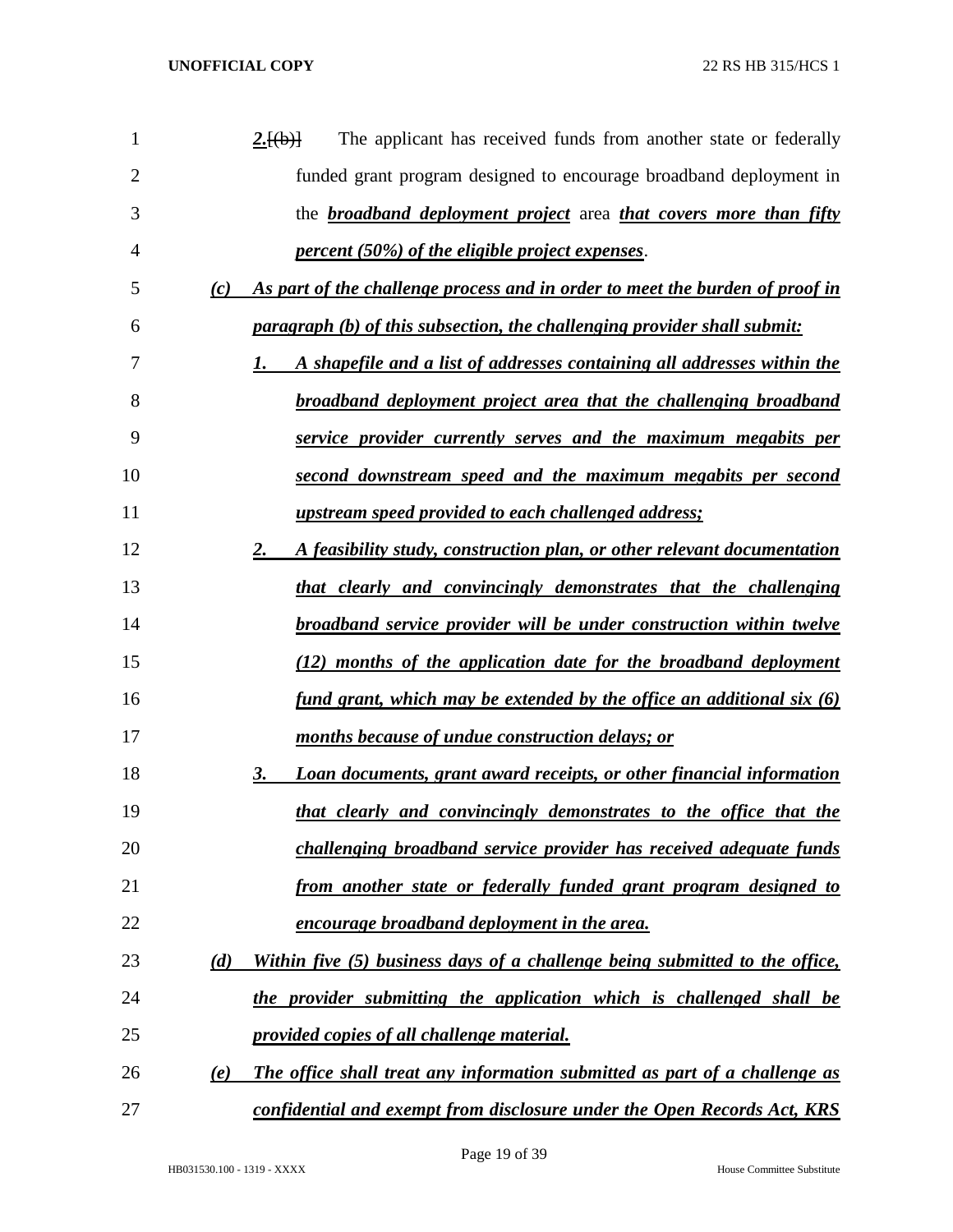| 1              |     |                             | 61.870 to 61.884, upon the challenging provider's request for confidential               |
|----------------|-----|-----------------------------|------------------------------------------------------------------------------------------|
| $\overline{2}$ |     |                             | treatment.                                                                               |
| 3              |     | (f)                         | Within fifteen (15) days of receipt of the copies under paragraph (d) of this            |
| 4              |     |                             | subsection, the applicant shall respond to the challenge.                                |
| 5              |     | $\left( \mathbf{g} \right)$ | <u>Once the response to the challenge is submitted to the office by the</u>              |
| 6              |     |                             | applicant, the office shall have fifteen (15) business days to resolve the               |
| 7              |     |                             | dispute.                                                                                 |
| 8              |     | (h)                         | Upon a determination that a challenge is unsuccessful because the                        |
| 9              |     |                             | challenging provider is unable to prove, within the timeframe provided                   |
| 10             |     |                             | <u>under this section, that the provider currently serves a broadband</u>                |
| 11             |     |                             | deployment project area, the office shall move forward with the funding                  |
| 12             |     |                             | <u>process provided in this section.</u>                                                 |
| 13             | (8) | (a)                         | Upon a determination that an application meets the funding criteria, but the             |
| 14             |     |                             | proposed project area is found to be partially served, the <i>office</i> [authority] may |
| 15             |     |                             | amend the application and grant partial funding based on the partial service             |
| 16             |     |                             | provided in order to ensure that grant funds are used to only provide                    |
| 17             |     |                             | broadband service to <i>addresses</i> feitizens, households, or businesses deemed        |
| 18             |     |                             | underserved or unserved.                                                                 |
| 19             |     | (b)                         | In the event of a challenge that involves subsection $(7)(c)$ 2. of this section         |
| 20             |     |                             | and those addresses are not under construction within twelve (12) months,                |
| 21             |     |                             | <u>or eighteen (18) months if extended by the office, the challenging provider</u>       |
| 22             |     |                             | shall pay a civil penalty to the applicant in an amount equal to the amount              |
| 23             |     |                             | of grant funding for those addresses plus ten percent (10%).                             |
| 24             | (9) |                             | <u>When awarding grant funds, the office shall award funding to addresses with no</u>    |
| 25             |     |                             | <b>broadband service and then shall:</b>                                                 |
| 26             |     | $\left(a\right)$            | Score the remaining grant applications based on the following criteria,                  |
| 27             |     |                             | giving priority consideration in the order listed:                                       |

Page 20 of 39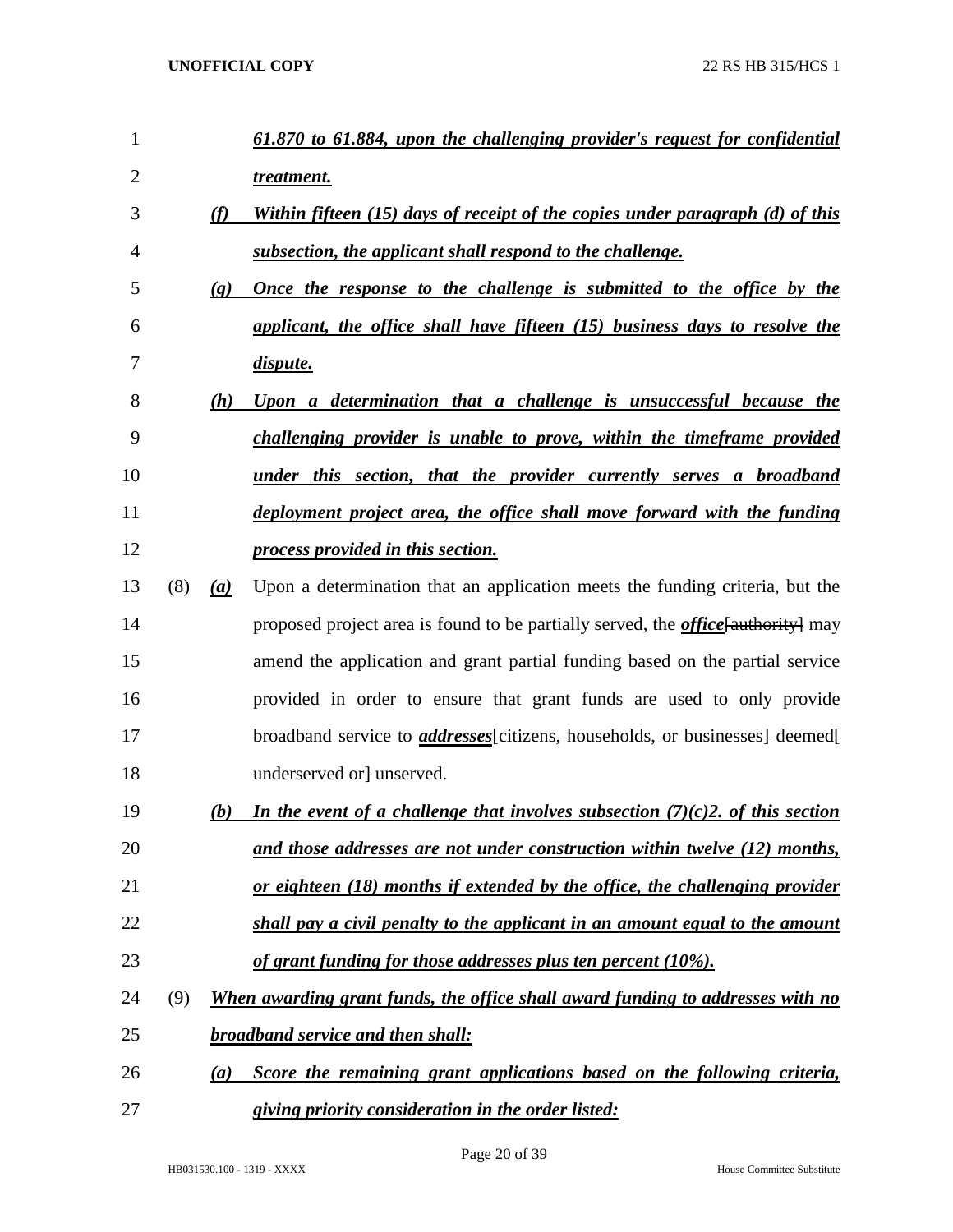| 1  | Projects in unserved areas that reach the customers that are the least                                     |
|----|------------------------------------------------------------------------------------------------------------|
| 2  | <u>economical to serve, in the following order;</u>                                                        |
| 3  | <b>Projects that average zero to five (5) locations per route mile;</b><br>а.                              |
| 4  | <b>Projects that average five (5) to ten (10) locations per route mile;</b><br>b.                          |
| 5  | <u>and</u>                                                                                                 |
| 6  | <b>Projects that average eleven (11) locations or more per route</b>                                       |
| 7  | mile;                                                                                                      |
| 8  | <u>Projects in unserved areas where local, state, or federal funds are not</u><br>2.                       |
| 9  | <i><u>available;</u></i>                                                                                   |
| 10 | <b>Fiber-to-the-premise projects that will deploy broadband services with</b><br>3.                        |
| 11 | <u>a capacity to transmit data from or to the Internet with symmetrical</u>                                |
| 12 | <u>downstream and upstream speeds of at least one (1) gigabit;</u>                                         |
| 13 | <b>Projects deploying infrastructure capable of achieving symmetrical</b><br>4.                            |
| 14 | speeds at a minimum of one hundred (100) megabits per second                                               |
| 15 | download and upload speeds;                                                                                |
| 16 | The size and the scope of the unserved area proposed to be served;<br>5.                                   |
| 17 | The technical, managerial, and financial capabilities of the applicant,<br>6.                              |
| 18 | demonstrating the ability to successfully deploy the proposed project                                      |
| 19 | and provide broadband service;                                                                             |
| 20 | A project requesting less than fifty percent (50%) funding from the<br>7.                                  |
| 21 | requested grant;                                                                                           |
| 22 | <b>Projects that will be eligible for the Affordable Connectivity Program</b><br><u>8.</u>                 |
| 23 | low-income consumers administered<br><b>Federal</b><br><u>for</u><br>$\mathbf{b} \mathbf{v}$<br><i>the</i> |
| 24 | <b>Communications Commission; and</b>                                                                      |
| 25 | <u>Projects that plan to encourage adoption of broadband services,</u><br><u>9. </u>                       |
| 26 | including community outreach to promote adoption, technical                                                |
| 27 | support, and training on how to connect;                                                                   |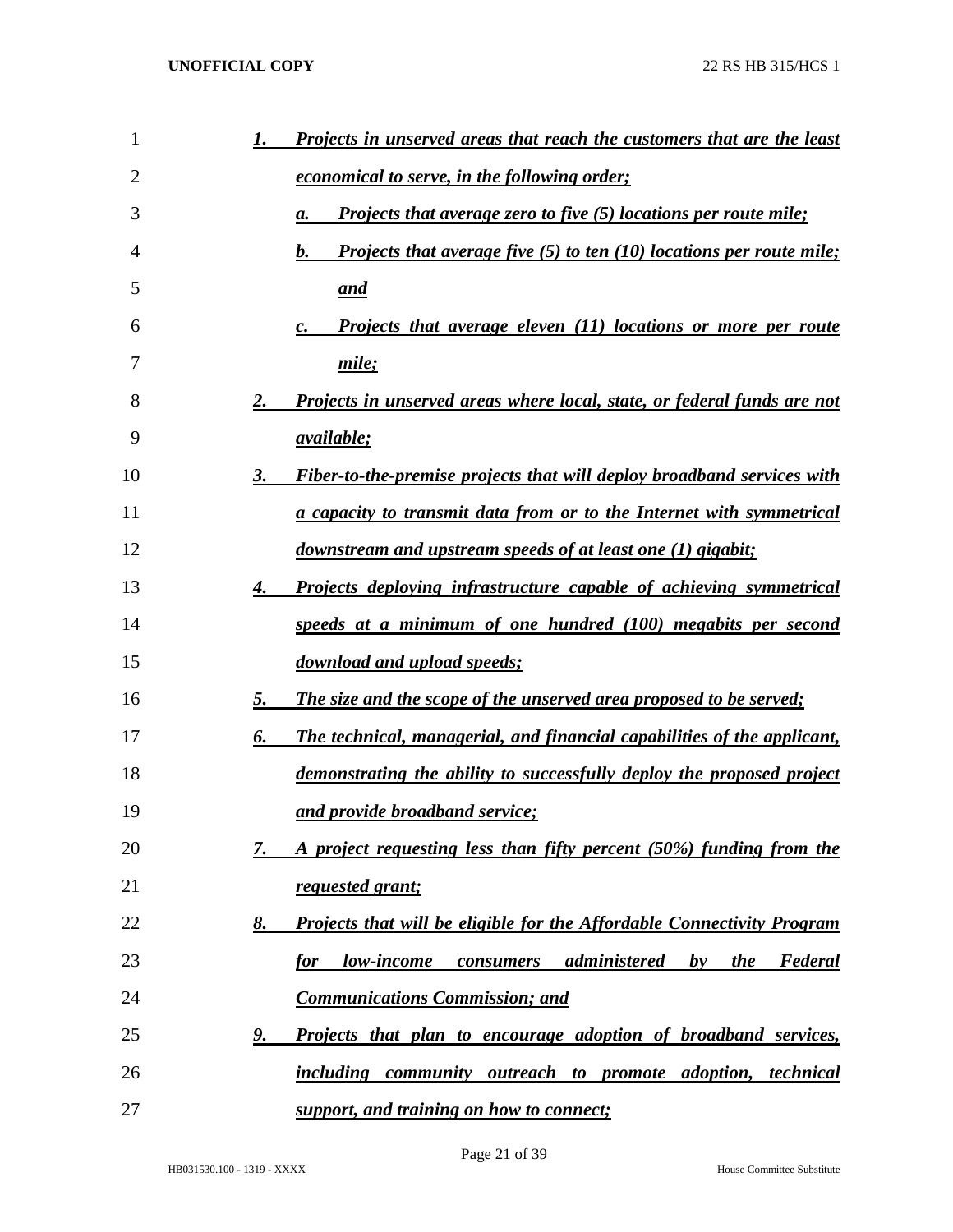| 1  | (b) | <u>Award no more than fifty percent (50%) of the total project cost, unless the</u>   |
|----|-----|---------------------------------------------------------------------------------------|
| 2  |     | <i><u><b>project meets the following density requirements:</b></u></i>                |
| 3  |     | <b>Projects that average zero</b> $(0)$ to five $(5)$ locations per route mile,<br>1. |
| 4  |     | which may be eligible for reimbursement of up to seventy percent                      |
| 5  |     | (70%) of the cost of the project;                                                     |
| 6  |     | 2.<br><b>Projects that average five (5) to ten (10) locations per route mile,</b>     |
| 7  |     | which may be eligible for reimbursement of up to sixty percent (60%)                  |
| 8  |     | <u>of the cost of the project; and</u>                                                |
| 9  |     | 3.<br><b>Projects that average eleven (11) locations or more per route mile,</b>      |
| 10 |     | which may be eligible for reimbursement of fifty percent (50%) of the                 |
| 11 |     | cost of the project;                                                                  |
| 12 | (c) | <b>Require the remaining project costs to be paid by matching funds from:</b>         |
| 13 |     | A private source, including but not limited to financial institutions<br>1.           |
| 14 |     | <i>that serve distribution cooperatives;</i>                                          |
| 15 |     | 2.<br>A city, county, urban-county government, or consolidated local                  |
| 16 |     | government; or                                                                        |
| 17 |     | Any combination of matching moneys provided under subparagraphs<br>3.                 |
| 18 |     | 1. and 2. of this paragraph;                                                          |
| 19 | (d) | Allow eligible project expenses, including those that are incurred starting           |
| 20 |     | on or after the date in the written acknowledgement of acceptance issued              |
| 21 |     | <u>under paragraph (f) of this subsection and ending at the conclusion of the</u>     |
| 22 |     | grant project, or grant project contractual term, whichever is earlier, and           |
| 23 |     | <u>may include:</u>                                                                   |
| 24 |     | Project engineering or design plans;<br>1.                                            |
| 25 |     | <u>2.</u><br><b>Permitting</b> ;                                                      |
| 26 |     | <b>Pre-construction costs to make ready the project site;</b><br>3.                   |
| 27 |     | Outside plant materials, including fiber; poles, hardware, conduit or<br>4.           |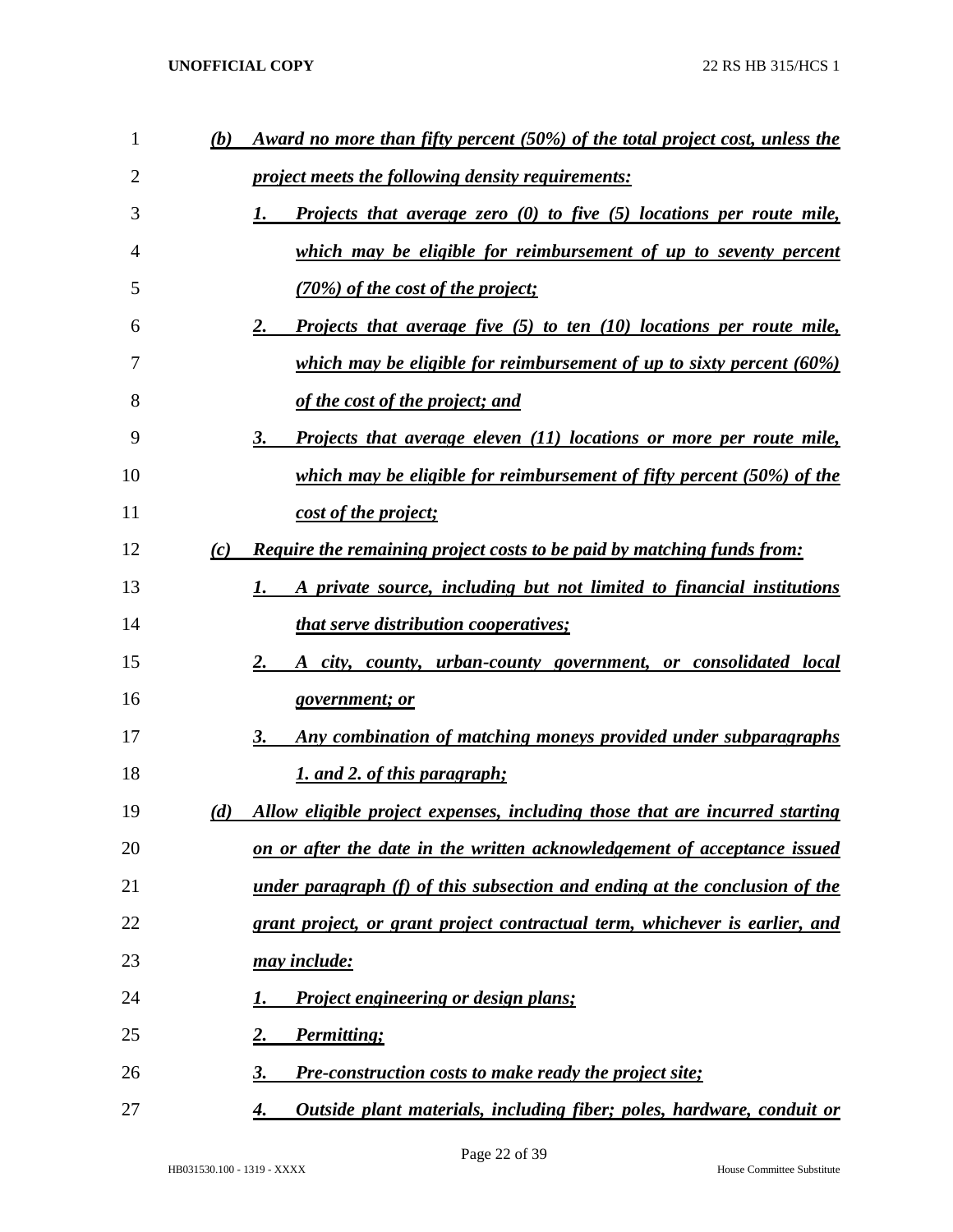| 1  | <u>splitters;</u>                                                                       |
|----|-----------------------------------------------------------------------------------------|
| 2  | Labor, construction management, and equipment; and<br>5.                                |
| 3  | <b>Installation and testing of the broadband services;</b><br>6.                        |
| 4  | Make a determination that an application meets the funding criteria, unless<br>(e)      |
| 5  | the proposed project area is found to be partially served, in which case the            |
| 6  | application may be amended and partial funding based on the partial                     |
| 7  | service provided may be granted in order to ensure that grant funds are                 |
| 8  | <u>used to only provide broadband service to addresses unserved; and</u>                |
| 9  | Issue within sixty (60) days of receipt of an application for grant<br>(f)<br>1.        |
| 10 | <u>funds, except in the case of a challenged application under the</u>                  |
| 11 | <u>timeline in subsection (7) of this section, a written acknowledgement</u>            |
| 12 | <u>of either:</u>                                                                       |
| 13 | <i>Acceptance</i> ;<br>а.                                                               |
| 14 | <b>Denial and any reasons for denial of the application; or</b><br>b.                   |
| 15 | A request for additional information to process the application<br>c.                   |
| 16 | <i>listing the specific information required; and</i>                                   |
| 17 | Issue grant funds to the applicant within ten (10) days upon<br>2.                      |
| 18 | <i>acceptance of the application.</i>                                                   |
| 19 | (10) The office shall not reimburse applicants for special construction charges,        |
| 20 | including fees or charges imposed upon the end user as a condition of receiving         |
| 21 | <b>broadband service at an address.</b>                                                 |
| 22 | The office may provide an incentive for timely completion or a disincentive for<br>(11) |
| 23 | not meeting agreed upon timeframes.                                                     |
| 24 | (12) Grant funds awarded to an applicant to supplement the applicant's federal fund     |
| 25 | award may not be used for costs that will be reimbursed by the other federal            |
| 26 | <u>funds.</u>                                                                           |
| 27 | (13) No funds shall be used:                                                            |

HB031530.100 - 1319 - XXXX House Committee Substitute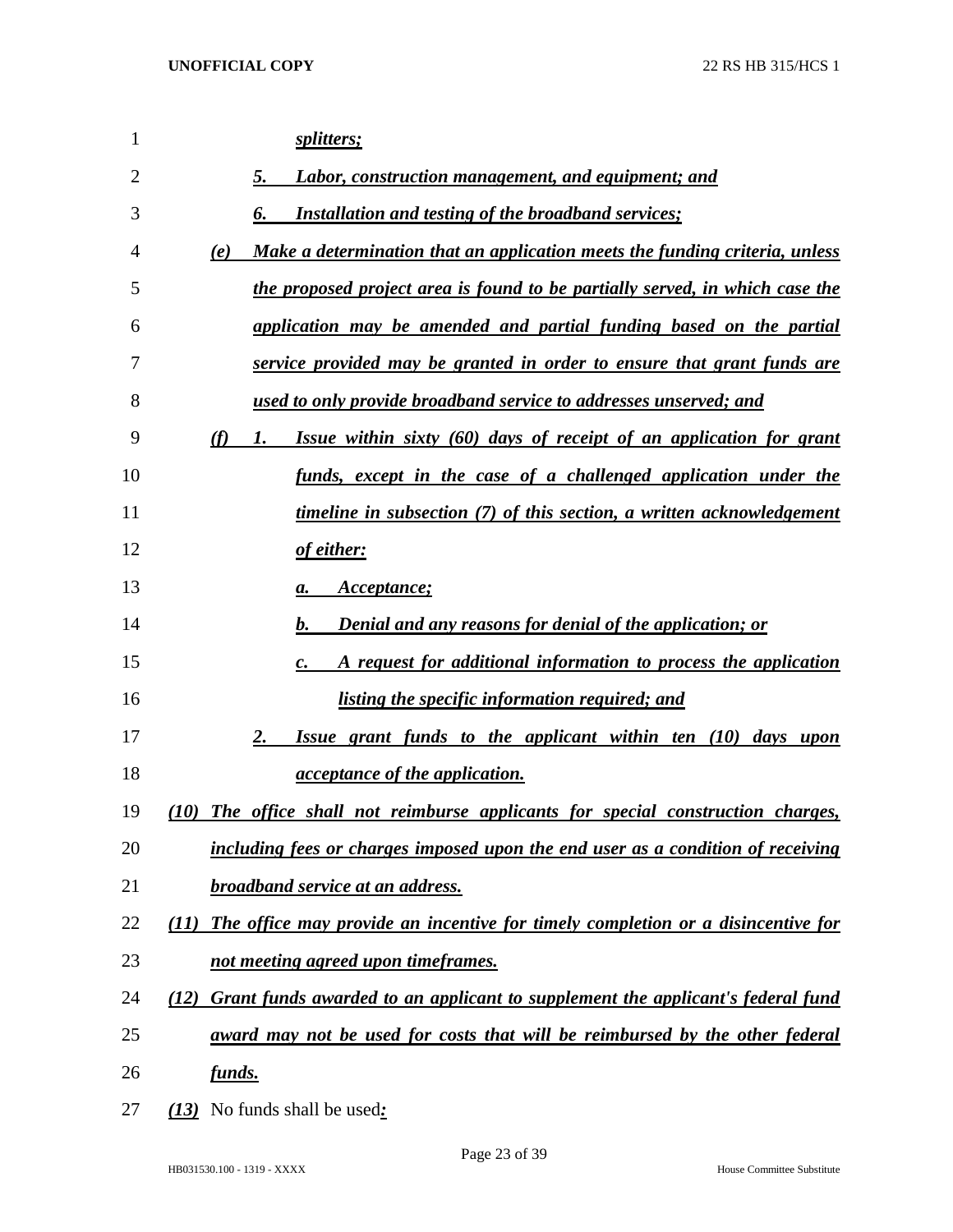- *(a)* To support any broadband deployment project involving the upgrade of an existing facility *already delivering broadband services, including an upgrade of existing wireline, or terrestrial infrastructure capable of delivering services greater than twenty-five (25) megabits per second downstream and three (3) megabits per second upstream;* or *(b)* For non-capital expenses, non-broadband services, marketing, or advertising. [The broadband deployment project area shall be described by census block including the specific addresses to be serviced or by shapefile geospatial data. (10) Grant applicants shall pay a minimum of fifty percent (50%) of the project cost which shall not include any matching funds received from federal or state government grants for broadband deployment in the project area.] *(14)*[(11)] Moneys in this fund shall not be used by or transferred to the Kentucky Communications Network Authority. *(15) (a)*[(12)] To carry out the purposes of this section, the *office may*[authority shall] promulgate administration regulations *under*[in accordance with] KRS 16 Chapter 13A.<del>[ Within one hundred eighty (180) days of July 15, 2020, the</del> 17 authority shall promulgate regulations to implement the provisions of this section and KRS 224A.011, 224A.110, and 224A.112 and govern the submission, review, and approval of applications and the administration of broadband deployment projects.] *(b)* The *office*[authority] shall not promulgate any regulations that place obligations on the applicants that are more restrictive than applicable federal 23 or state law.<del> Except as otherwise provided in this section, all of the</del> authority's records relating to the broadband deployment fund shall be deemed confidential unless disclosure is required under the provisions of the Open Records Act, KRS 61.870 to 61.884.] *(c) In the event that any state law or administrative regulation affecting the* 
	- HB031530.100 1319 XXXX House Committee Substitute

Page 24 of 39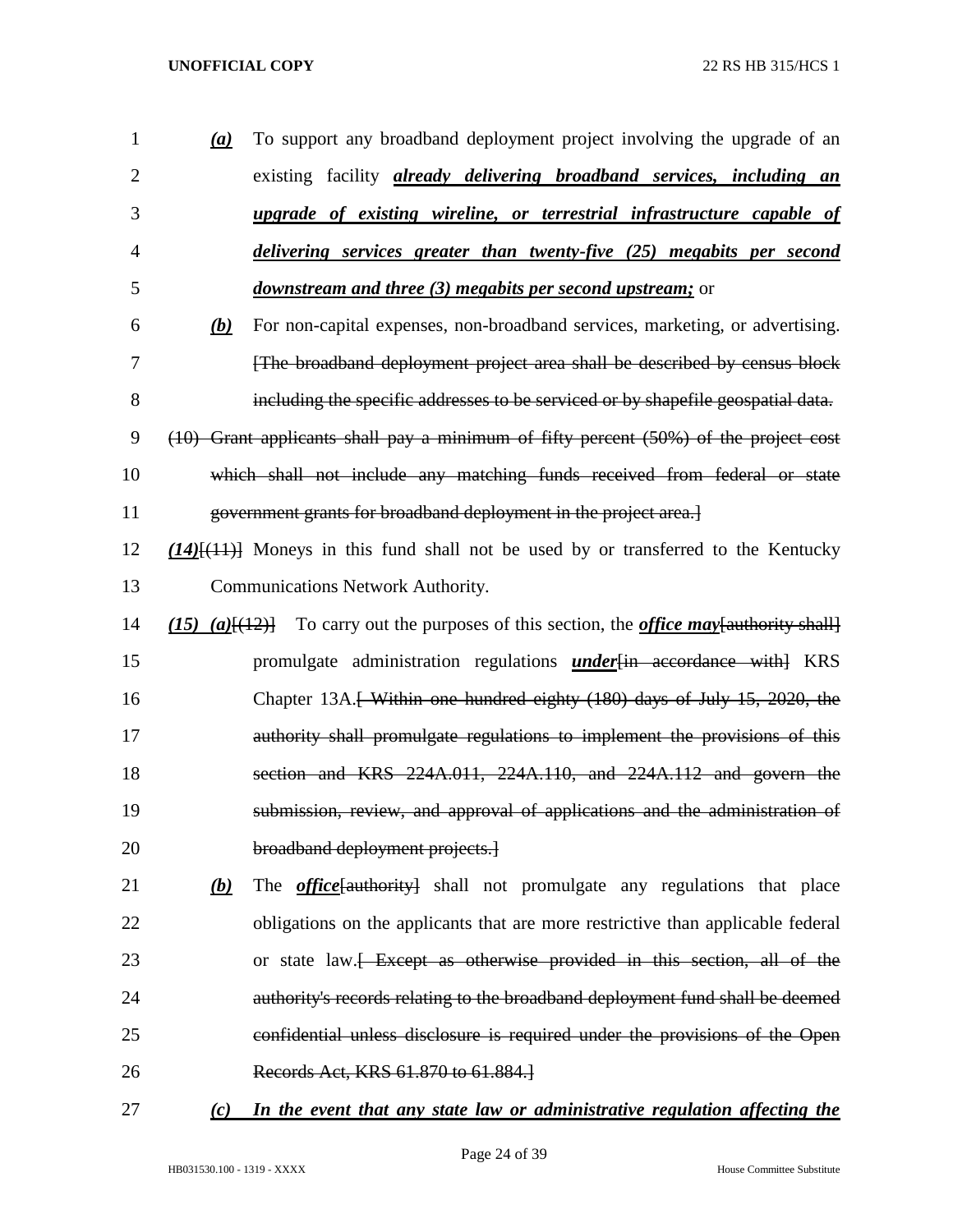| 1  | broadband deployment fund conflicts with any federal law or regulation               |
|----|--------------------------------------------------------------------------------------|
| 2  | related to federal broadband funding, the federal law or regulation shall            |
| 3  | govern. The office may adopt state and local program requirements to                 |
| 4  | comply with all federal laws and regulation related to federal broadband             |
| 5  | funding.                                                                             |
| 6  | SECTION 5. A NEW SECTION OF KRS CHAPTER 224A IS CREATED TO                           |
| 7  | <b>READ AS FOLLOWS:</b>                                                              |
| 8  | The General Assembly hereby finds and declares that:<br>(I)                          |
| 9  | A rural infrastructure improvement fund, and a program to administer the<br>(a)      |
| 10 | fund, is necessary to further the Commonwealth's goal to expand and                  |
| 11 | to broadband service throughout the<br>entire<br>accelerate<br>access                |
| 12 | <b>Commonwealth; and</b>                                                             |
| 13 | Supporting the replacement of utility poles will provide benefits to Kentucky<br>(b) |
| 14 | residents by:                                                                        |
| 15 | <b>Facilitating the construction of broadband networks;</b><br>1.                    |
| 16 | Minimizing the potential for disputes between broadband providers<br>2.              |
| 17 | and utility pole owners that could otherwise delay deployment;                       |
| 18 | <b>Improving the resiliency and longevity of broadband infrastructure;</b><br>3.     |
| 19 | and                                                                                  |
| 20 | Addressing needs for broadband investment not yet fully met by<br>4.                 |
| 21 | existing programs.                                                                   |
| 22 | As used in this section:<br>(2)                                                      |
| 23 | "Application" means an application made under subsection (4) of this<br>(a)          |
| 24 | section for eligible pole replacement costs;                                         |
| 25 | "Eligible pole replacement":<br>(b)                                                  |
| 26 | Means the removal of an existing utility pole and replacement with a<br>1.           |
| 27 | new utility pole in an unserved area in order to accommodate the                     |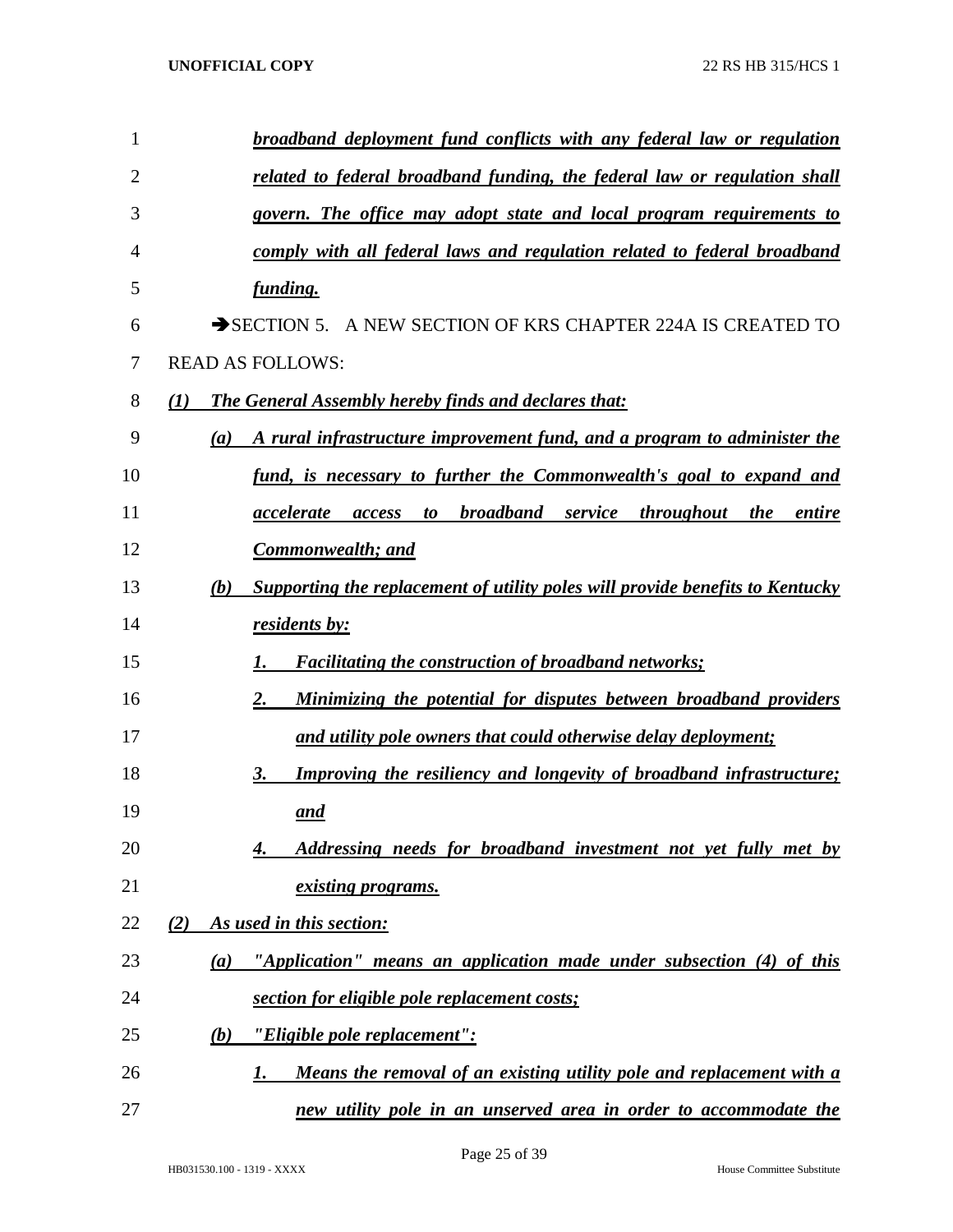| 1  | attachment of facilities to be used, in whole or in part, by a retail       |
|----|-----------------------------------------------------------------------------|
| 2  | provider to provide qualifying broadband service access to residences       |
| 3  | or businesses within an unserved area; and                                  |
| 4  | Does not include the removal and replacement of a utility pole in<br>2.     |
| 5  | order to accommodate facilities used only for the provision of              |
| 6  | wholesale broadband or data transport service, where the owner of the       |
| 7  | <u>facilities, or its affiliate, does not use the facilities to provide</u> |
| 8  | <i>qualifying broadband services directly to residences or businesses;</i>  |
| 9  | "Eligible pole replacement costs":<br>(c)                                   |
| 10 | 1.<br><b>Means:</b>                                                         |
| 11 | The actual and reasonable costs paid or incurred to perform an<br>a.        |
| 12 | eligible pole replacement;                                                  |
| 13 | The amounts of any expenditures to remove and dispose of the<br>b.          |
| 14 | existing utility pole, to purchase and install a replacement utility        |
| 15 | pole, or to transfer any existing facilities to the new pole; and           |
| 16 | The costs of reimbursing another party for the costs of<br>$\mathbf{c}$ .   |
| 17 | performing an eligible pole replacement, when paid or incurred              |
| 18 | by the person responsible for the costs; and                                |
| 19 | Does not include:<br>2.                                                     |
| 20 | Costs paid or incurred to perform an eligible pole replacement by<br>а.     |
| 21 | <u>a party who is not responsible for those costs, and which are</u>        |
| 22 | charged or passed along to the responsible party; or                        |
| 23 | Costs for which the part incurring or paying the costs separately<br>b.     |
| 24 | has received or is entitled to receive reimbursement under the              |
| 25 | terms of a state or federal grant program for the deployment of             |
| 26 | <b>broadband facilities; and</b>                                            |
| 27 | The receipt of a state or federal grant where the pole                      |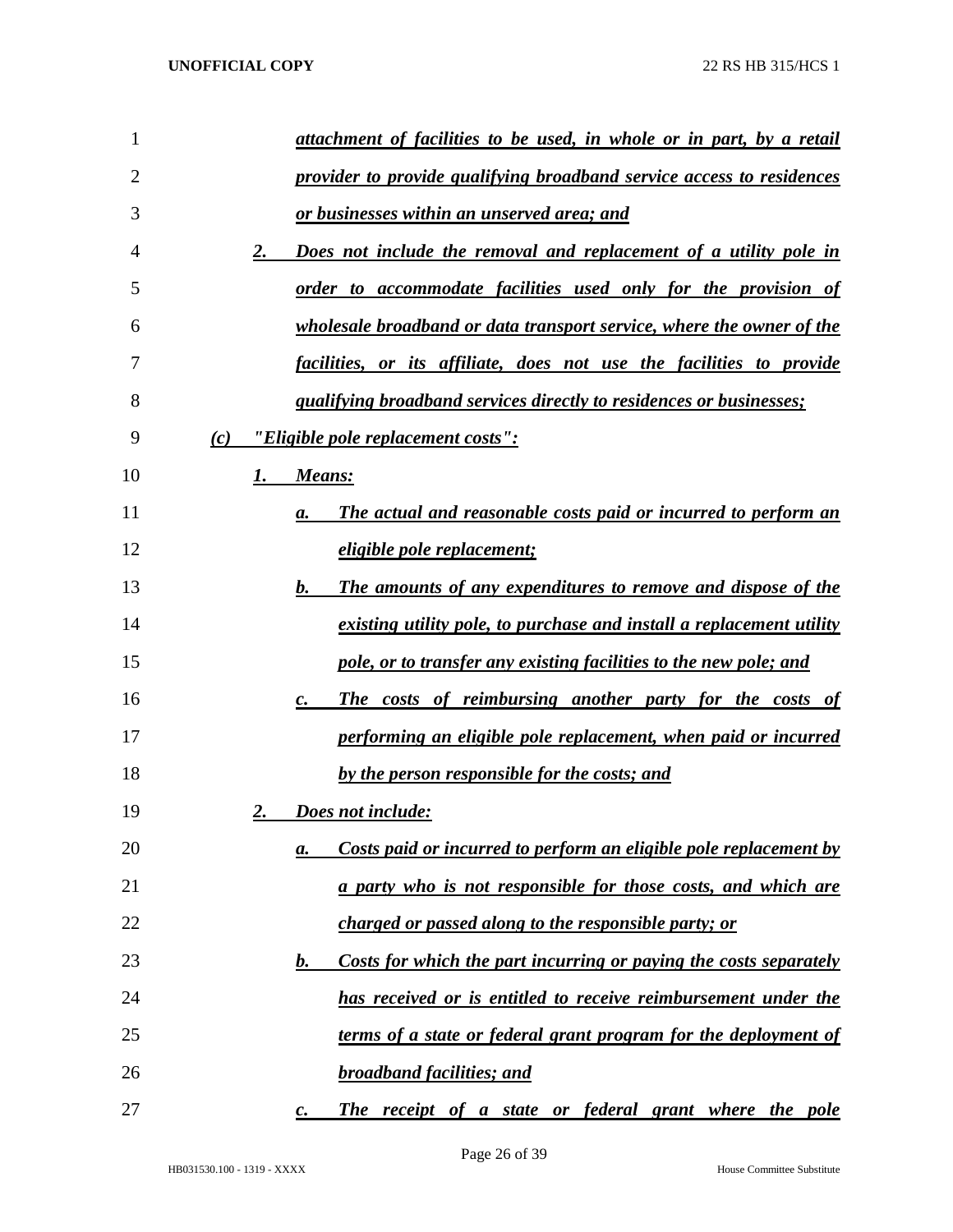| $\mathbf{1}$   |     |                             | replacement costs, for which reimbursement is requested, exceed                      |
|----------------|-----|-----------------------------|--------------------------------------------------------------------------------------|
| $\overline{2}$ |     |                             | <u>the pole replacement costs that were reasonably anticipated at</u>                |
| 3              |     |                             | <u>the time of, or on which the amount of, the other support</u>                     |
| 4              |     |                             | <u>funding was predicated.</u>                                                       |
| 5              |     |                             | Costs are considered separately reimbursed for purposes of this paragraph            |
| 6              |     |                             | if the amount of an award under another state or federal broadband                   |
| 7              |     |                             | program included consideration, by the awarding entity, of the pole                  |
| 8              |     |                             | <u>replacement costs by the applicant;</u>                                           |
| 9              |     | (d)                         | "Fund" means the rural infrastructure improvement fund established by                |
| 10             |     |                             | subsection (3) of this section;                                                      |
| 11             |     | (e)                         | "Pole owner" means any person or entity that owns or controls a utility              |
| 12             |     |                             | pole;                                                                                |
| 13             |     | (f)                         | "Program" means the Kentucky Rural Infrastructure Improvement                        |
| 14             |     |                             | <b>Program established by subsection (4) of this section;</b>                        |
| 15             |     | $\left( \mathbf{g} \right)$ | "Qualifying broadband service" means a retail wireline or wireless                   |
| 16             |     |                             | <b>broadband service capable of delivering Internet access at speeds of at least</b> |
| 17             |     |                             | <u>one hundred (100) megabits per second in both the downstream and</u>              |
| 18             |     |                             | upstream directions, and with latency at a level sufficient to permit real-          |
| 19             |     |                             | time, interactive applications; and                                                  |
| 20             |     | (h)                         | "Utility pole" means any pole used, in whole or in part, for any wire                |
| 21             |     |                             | communications or electric distribution, regardless of the owner or operator         |
| 22             |     |                             | of the pole.                                                                         |
| 23             | (3) | (a)                         | There is created within the State Treasury a trust and agency account to be          |
| 24             |     |                             | known as the rural infrastructure improvement fund, consisting of moneys             |
| 25             |     |                             | appropriated by the General Assembly, federal funds, grants, and gifts.              |
| 26             |     | (b)                         | The fund shall be administered by the Office of Broadband Development                |
| 27             |     |                             | and all money deposited in the fund shall be used:                                   |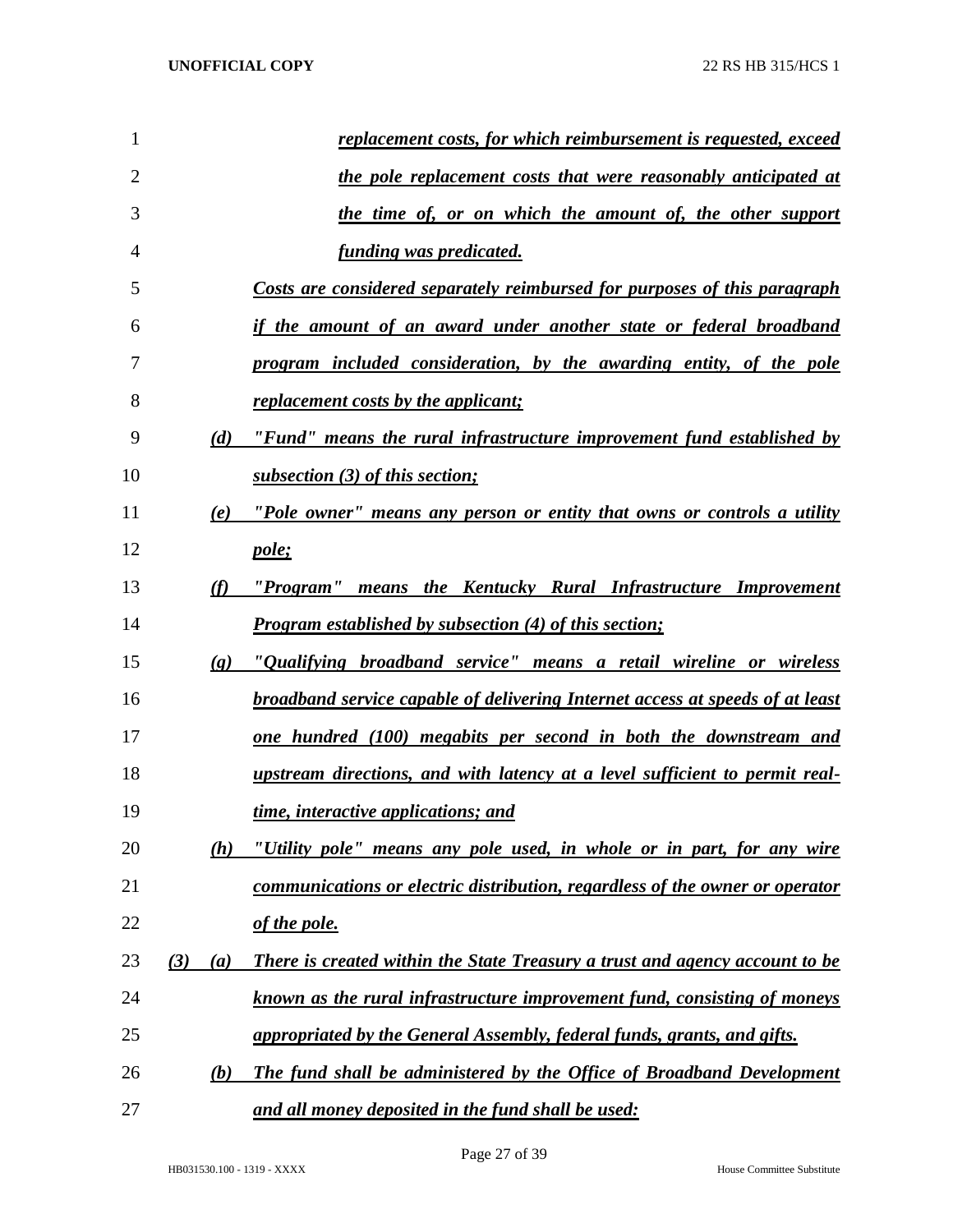| 1              |            | By the office to provide reimbursements to qualified applicants under<br>1.       |
|----------------|------------|-----------------------------------------------------------------------------------|
| $\overline{2}$ |            | the Rural Infrastructure Improvement Program established under                    |
| 3              |            | subsection (4) of this section;                                                   |
| 4              |            | For the purposes of covering the costs of program administration and<br>2.        |
| 5              |            | operation; and                                                                    |
| 6              |            | <b>In a manner consistent with federal law.</b><br>3.                             |
| 7              | (c)        | Notwithstanding KRS 45.229, any moneys remaining in the fund at the               |
| 8              |            | close of the fiscal year shall not lapse but shall be carried forward into the    |
| 9              |            | succeeding fiscal year to be used for the purposes set forth in this section.     |
| 10             | (d)        | Interest earned on money deposited to the credit of the fund shall be             |
| 11             |            | retained in the fund and shall not lapse.                                         |
| 12             | (e)        | Moneys deposited in the fund are hereby appropriated for the purposes in          |
| 13             |            | this section.                                                                     |
| 14             | (4)<br>(a) | <b>There is hereby established the Kentucky Rural Infrastructure Improvement</b>  |
| 15             |            | <b>Program for the purpose of expediting and facilitating the deployment of</b>   |
| 16             |            | <b>broadband service to individuals, businesses, agricultural operations, and</b> |
| 17             |            | community access points in unserved areas by reimbursing a portion of             |
| 18             |            | <i>eligible pole replacement costs incurred by eligible applicants.</i>           |
| 19             | (b)        | The office shall administer and provide staff assistance for the program and      |
| 20             |            | shall be responsible for receiving, reviewing, and approving applications for     |
| 21             |            | pole reimbursements.                                                              |
| 22             | (c)        | The office shall award pole reimbursements from moneys in the fund                |
| 23             |            | created by subsection (3) of this section until all moneys in the fund are        |
| 24             |            | <u>exhausted.</u>                                                                 |
| 25             | (d)        | No later than September 1, 2022, the office shall:                                |
| 26             |            | Promulgate administrative regulations under KRS Chapter 13A<br>1.                 |
| 27             |            | necessary for the administration of this section;                                 |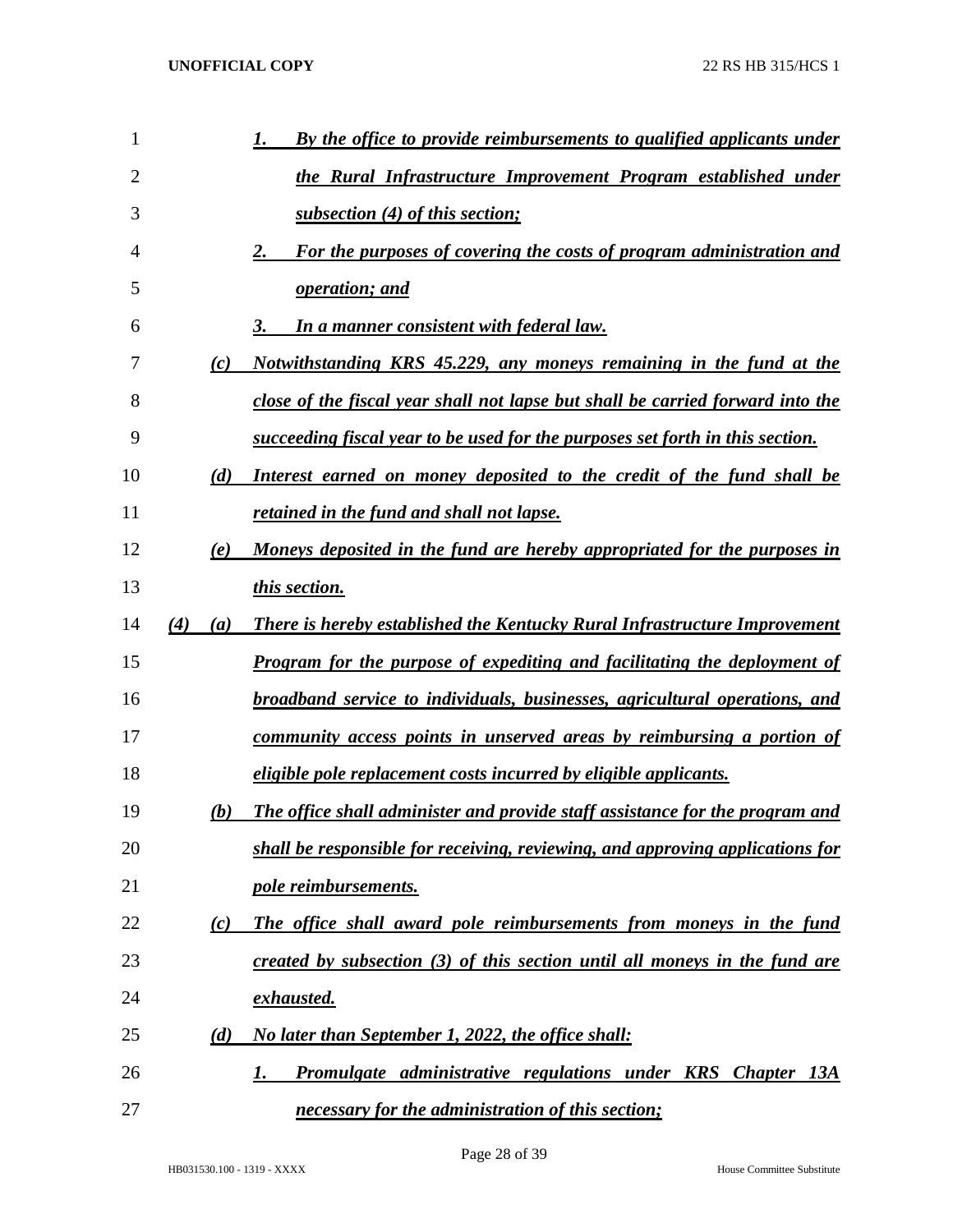| 1<br>2. | <b>Publish an application for pole replacement reimbursements that shall</b>     |
|---------|----------------------------------------------------------------------------------|
| 2       | require:                                                                         |
| 3       | Information sufficient to establish the number, cost, and<br>а.                  |
| 4       | eligibility of eligible pole replacements that qualify for                       |
| 5       | reimbursement;                                                                   |
| 6       | Documentation sufficient to establish that the claimed eligible<br>b.            |
| 7       | pole replacements have been completed, including receipts                        |
| 8       | <i>verifying the amount of eligible pole replacement costs paid by</i>           |
| 9       | the applicant;                                                                   |
| 10      | The amount of program reimbursement requested in the<br>$\boldsymbol{c}$ .       |
| 11      | application and any grant funding or accounting information                      |
| 12      | <u>required to justify the amount of the request;</u>                            |
| 13      | $\boldsymbol{d.}$<br>A statement that the costs for which reimbursement is<br>i. |
| 14      | requested have not been reimbursed through any other                             |
| 15      | state or federal broadband grant program.                                        |
| 16      | If the applicant is a recipient of funding from another<br>ii.                   |
| 17      | program, the statement shall include an explanation of                           |
| 18      | how the costs for which reimbursement is requested exceed                        |
| 19      | the pole replacement costs on which the original award was                       |
| 20      | predicated or that were reasonably anticipated at the time                       |
| 21      | of the original award;                                                           |
| 22      | A notarized statement from an officer or agent of the applicant<br>e.            |
| 23      | that the contents of the application are true and accurate and                   |
| 24      | that the applicant accepts the requirements of this section and                  |
| 25      | any promulgated administrative regulations as a condition of                     |
| 26      | receiving an award of program reimbursement; and                                 |
| 27      | Any other information necessary for the office to comply with                    |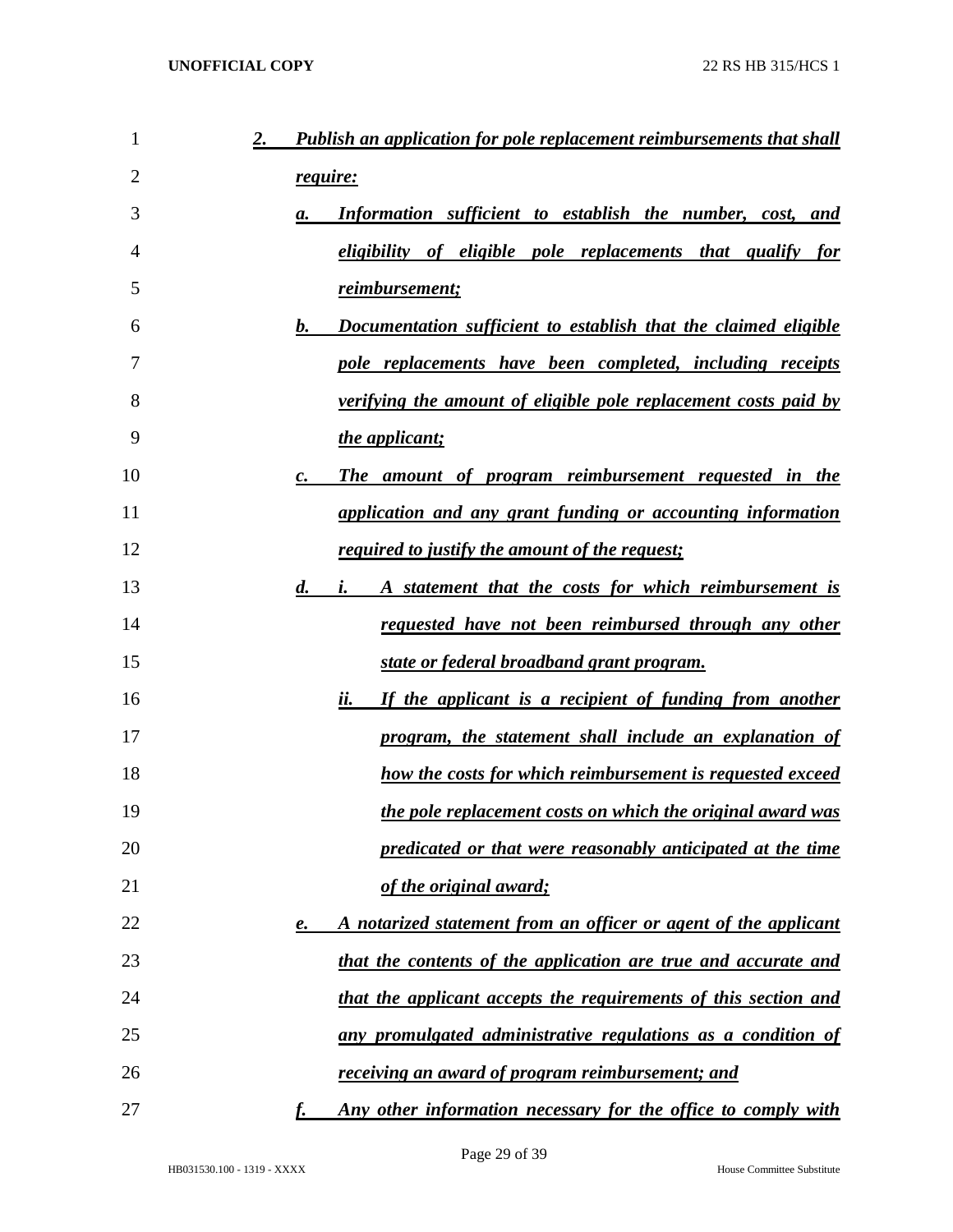| 1  | any conditions on federal funding used in connection with the                           |
|----|-----------------------------------------------------------------------------------------|
| 2  | <i>program; and</i>                                                                     |
| 3  | <b>Publish and maintain on its Web site:</b><br>3.                                      |
| 4  | <b>Statistics on the number of applications received, processed, and</b><br>a.          |
| 5  | <u>rejected by the office under the pole replacement program;</u>                       |
| 6  | b.<br><b>Statistics on the size, number, and status of reimbursements</b>               |
| 7  | <u>awarded by the office under the pole replacement program,</u>                        |
| 8  | including the pole owners and broadband providers receiving                             |
| 9  | <u>reimbursements; and</u>                                                              |
| 10 | The amount of money remaining in the fund.                                              |
| 11 | An applicant who incurs or pays the costs of an eligible pole replacement to<br>(e)     |
| 12 | accommodate broadband facilities consistent with this section may apply to              |
| 13 | the office for reimbursement.                                                           |
| 14 | As a condition of receiving reimbursement under this subsection, an<br>(f)              |
| 15 | <i><u>applicant shall:</u></i>                                                          |
| 16 | <b>Certify its compliance with the requirements of this section;</b>                    |
| 17 | Agree to comply with any requirements that the office determines to be<br>2.            |
| 18 | necessary conditions on federal funding used in connection with the                     |
| 19 | <i>program;</i>                                                                         |
| 20 | Agree to refund, with interest at the applicable federal funds rate as<br><u>3.</u>     |
| 21 | specified by KRS 355.4A-506, to the fund, any reimbursements or                         |
| 22 | portions of reimbursements received from the fund under this                            |
| 23 | subsection, if the office finds, upon substantial evidence and after                    |
| 24 | notice and opportunity to respond, that the recipient materially                        |
| 25 | violated any of the requirements agreed to under this section;                          |
| 26 | <u>Agree that no funds awarded by the program will be used to meet any</u><br><u>4.</u> |
| 27 | cash match requirement under any other broadband program                                |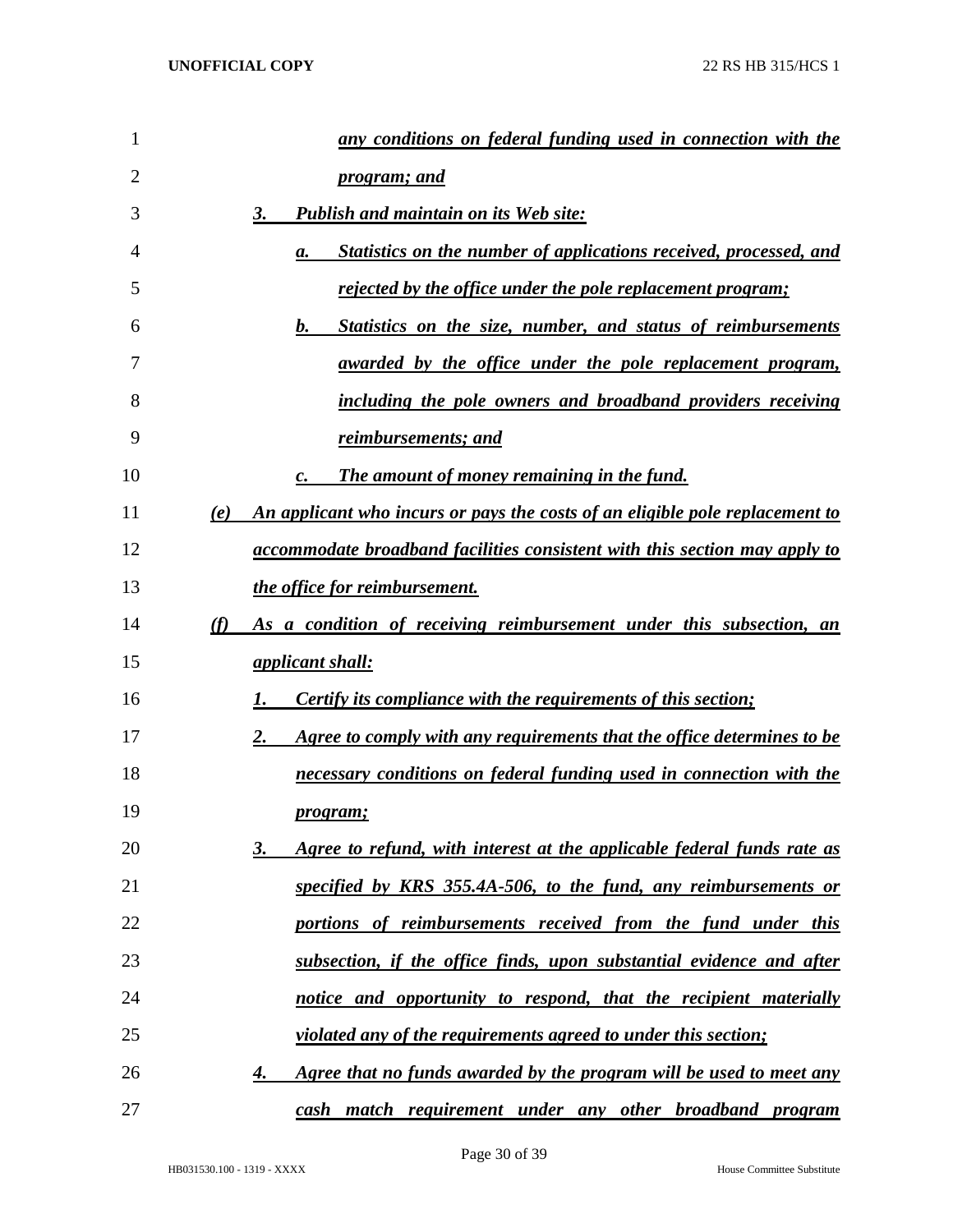| 1  |                             |                | administered by the Commonwealth or one (1) of its subdivisions;             |
|----|-----------------------------|----------------|------------------------------------------------------------------------------|
| 2  |                             | 5.             | Agree to submit reports as the office may require regarding broadband        |
| 3  |                             |                | deployment facilitated by the program, which may include reports             |
| 4  |                             |                | demonstrating that an application that has received a federally funded       |
| 5  |                             |                | <u>award is meeting or exceeding buildout requirements contained in</u>      |
| 6  |                             |                | that award; and                                                              |
| 7  |                             | 6.             | Agree to not include in any rates or fees charged for its services any       |
| 8  |                             |                | <i>eligible pole replacement costs that were reimbursed by the program,</i>  |
| 9  |                             |                | paid for by a broadband provider, or funded by another grant source.         |
| 10 | $\left( \mathbf{g} \right)$ | $\mathbf{I}$ . | If the necessary information is not otherwise reasonably available to        |
| 11 |                             |                | the applicant, the applicant may request a pole owner performing an          |
| 12 |                             |                | eligible pole replacement to provide the number and costs of the pole        |
| 13 |                             |                | replacements, receipts verifying the amount of pole replacement costs        |
| 14 |                             |                | paid by the applicant, and confirmation that the pole replacement            |
| 15 |                             |                | costs were incurred to accommodate the applicant's attachment and            |
| 16 |                             |                | not due to some other reason.                                                |
| 17 |                             | 2.             | In the event the office requires additional information from an              |
| 18 |                             |                | applicant following the submission of an application to confirm the          |
| 19 |                             |                | eligibility of costs in an application that is in the possession of the pole |
| 20 |                             |                | <u>owner and not otherwise reasonably available to the applicant, the</u>    |
| 21 |                             |                | applicant may also request that the pole owner assist with providing         |
| 22 |                             |                | the information as requested by the office.                                  |
| 23 |                             | <u>3.</u>      | A pole owner shall coordinate in good faith to provide the information       |
| 24 |                             |                | to the applicant, and may require reimbursement from the broadband           |
| 25 |                             |                | provider of its actual and reasonable administrative expenses in             |
| 26 |                             |                | connection with the coordination, which shall not exceed five percent        |
| 27 |                             |                | (5%) of the eligible pole replacement costs.                                 |

Page 31 of 39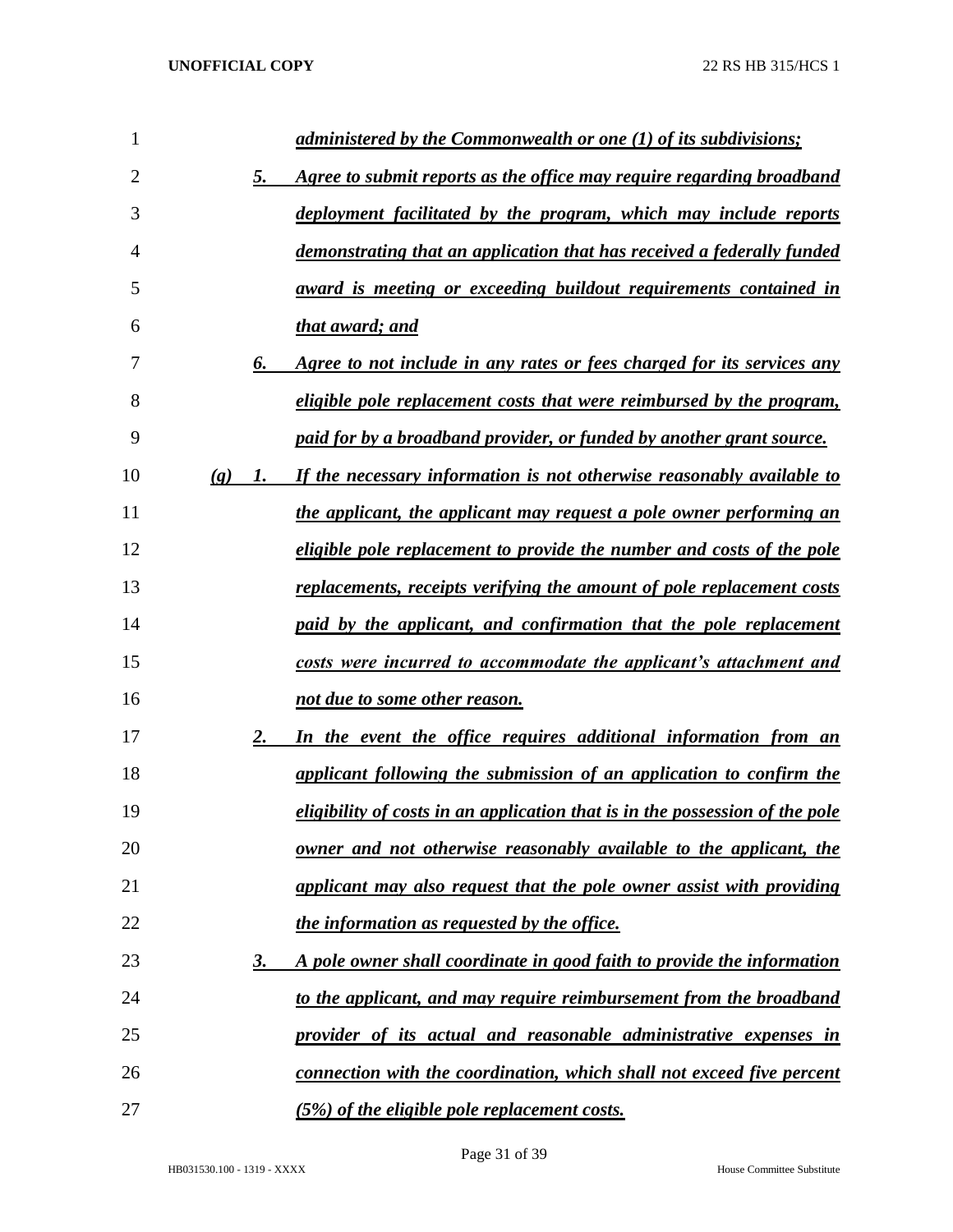| 1              | Administrative costs that a broadband provider reimburses to a pole                  |
|----------------|--------------------------------------------------------------------------------------|
| $\overline{2}$ | owner under this subsection are not eligible for reimbursement from                  |
| 3              | the fund as eligible pole replacement costs.                                         |
| 4              | Within sixty (60) days of receipt of a completed application establishing the<br>(h) |
| 5              | eligibility of costs for reimbursement, and to the extent that moneys are            |
| 6              | <i><u>available in the fund, the office shall award the lesser of:</u></i>           |
| 7              | <i>Five thousand dollars (\$5,000) for each pole replaced; or</i>                    |
| 8              | Fifty percent (50%) of the total amount incurred or paid by the                      |
| 9              | applicant for eligible pole replacement costs.                                       |
| 10             | Any application pending at the exhaustion of the moneys in the fund shall<br>(i)     |
| 11             | be deemed denied but may be refiled if sufficient moneys are later made              |
| 12             | <i><u>available in the fund.</u></i>                                                 |
| 13             | No later than one (1) year after the fund receives moneys for the purpose of<br>(i)  |
| 14             | providing pole replacement reimbursements to qualified applicants, the               |
| 15             | <b>Auditor of Public Accounts shall audit the fund and its administration by</b>     |
| 16             | the office for compliance with the requirements of this section.                     |
| 17             | No later than one (1) year after the exhaustion of the money in the fund, the<br>(k) |
| 18             | office shall file a report with the Legislative Research Commission that             |
| 19             | identifies and examines the deployment of broadband infrastructure and               |
| 20             | technology facilitated by the eligible pole reimbursements the office has            |
| 21             | <i>awarded under this section.</i>                                                   |
| 22             | A broadband provider's use of funds reimbursed under this subsection to pay<br>(5)   |
| 23             | eligible pole replacement costs shall have no effect on the subsequent ownership     |
| 24             | of any replacement pole purchases and installed by a pole owner using the funds.     |
| 25             | Section 6. KRS 278.5461 is amended to read as follows:                               |
| 26             | In addition to the definitions in KRS 278.010 and KRS 278.516(2), for KRS 278.546 to |
| 27             | 278.5462, the following definitions shall apply:                                     |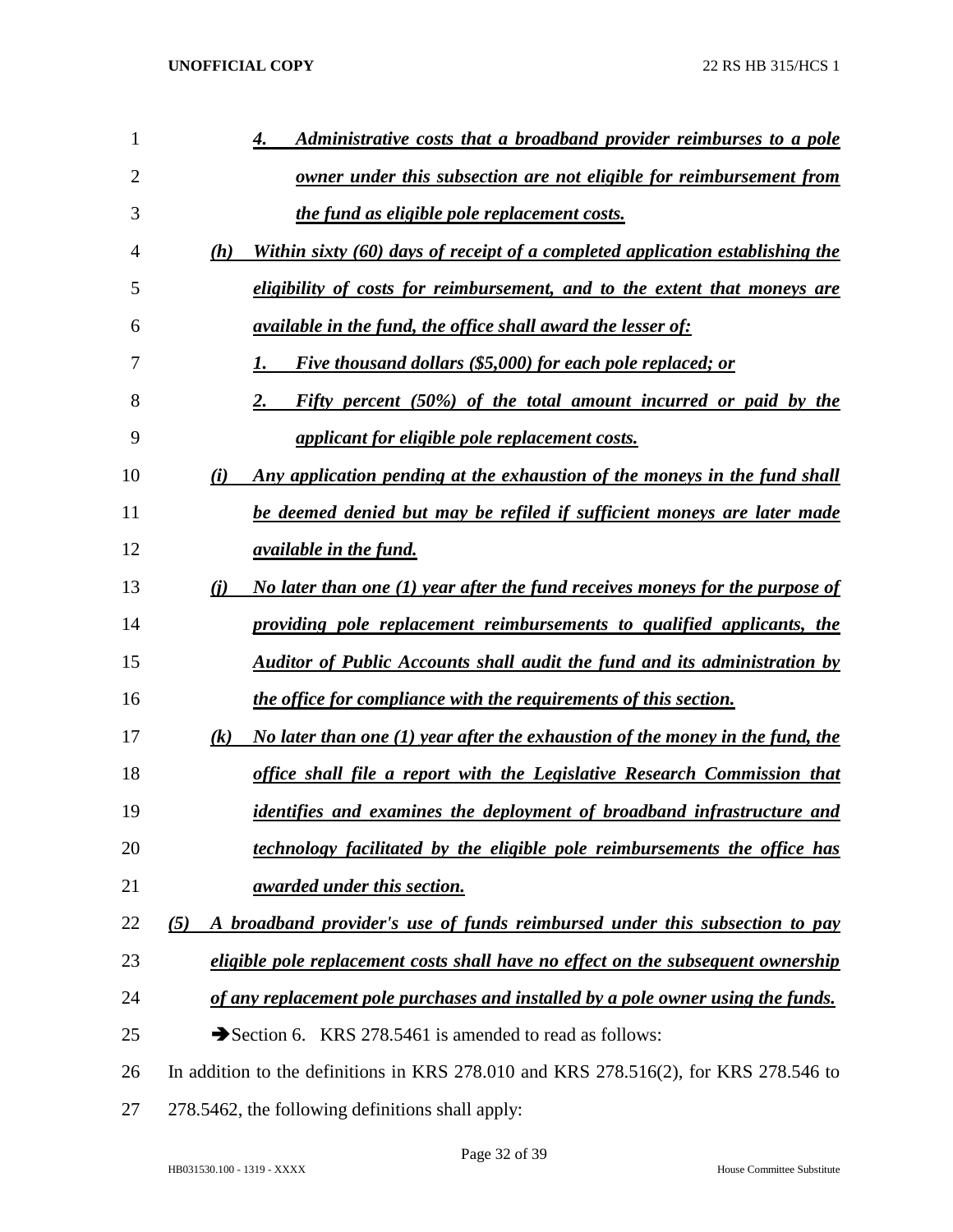| 1              | (1) | "Broadband" <i>has the same meaning as in Section 2 of this Act; and</i> [means any    |
|----------------|-----|----------------------------------------------------------------------------------------|
| $\overline{2}$ |     | service that is used to deliver video or to provide access to the Internet and that    |
| 3              |     | consists of the offering of the capability to transmit information at a rate that is   |
| 4              |     | generally not less than two hundred (200) kilobits per second in at least one          |
| 5              |     | direction; or any service that combines computer processing, information storage,      |
| 6              |     | and protocol conversion to enable users to access Internet content and services.       |
| 7              |     | Nothing in this definition shall be construed to include any intrastate service, other |
| 8              |     | than digital subscriber line service, tariffed at the commission as of July 15, 2004.  |
| 9              | (2) | "Local exchange carrier" means any company certified by the commission to              |
| 10             |     | provide local exchange telecommunications service in the Commonwealth on or            |
| 11             |     | before June 30, 1995.                                                                  |
| 12             |     | Section 7. KRS 278.5464 is amended to read as follows:                                 |
| 13             | (1) | The General Assembly recognizes and declares:                                          |
| 14             |     | The provision of broadband service to residential, commercial, and industrial<br>(a)   |
| 15             |     | customers is critical to securing a sound economy and promoting the general            |
| 16             |     | welfare of the Commonwealth; and                                                       |
| 17             |     | Distribution cooperatives are able to access and leverage federal funding to<br>(b)    |
| 18             |     | extend and enhance the availability of broadband service to Kentucky                   |
| 19             |     | residents who are currently unserved or underserved.                                   |
| 20             | (2) | As used in this section:                                                               |
| 21             |     | "Broadband" <i>has the same meaning as in Section 2 of this Act</i> {means any<br>(a)  |
| 22             |     | wireline, fixed wireless, or fixed terrestrial technology having a capacity to         |
| 23             |     | transmit data from or to the Internet with a minimum speed of twenty-five              |
| 24             |     | (25) megabits per second downstream and three (3) megabits per second                  |
| 25             |     | upstream as defined by the Federal Communications Commission or the                    |
| 26             |     | United States Department of Agriculture and any amendments to those                    |
| 27             |     | definitions. If the agencies use different speed definitions, the faster speed         |

Page 33 of 39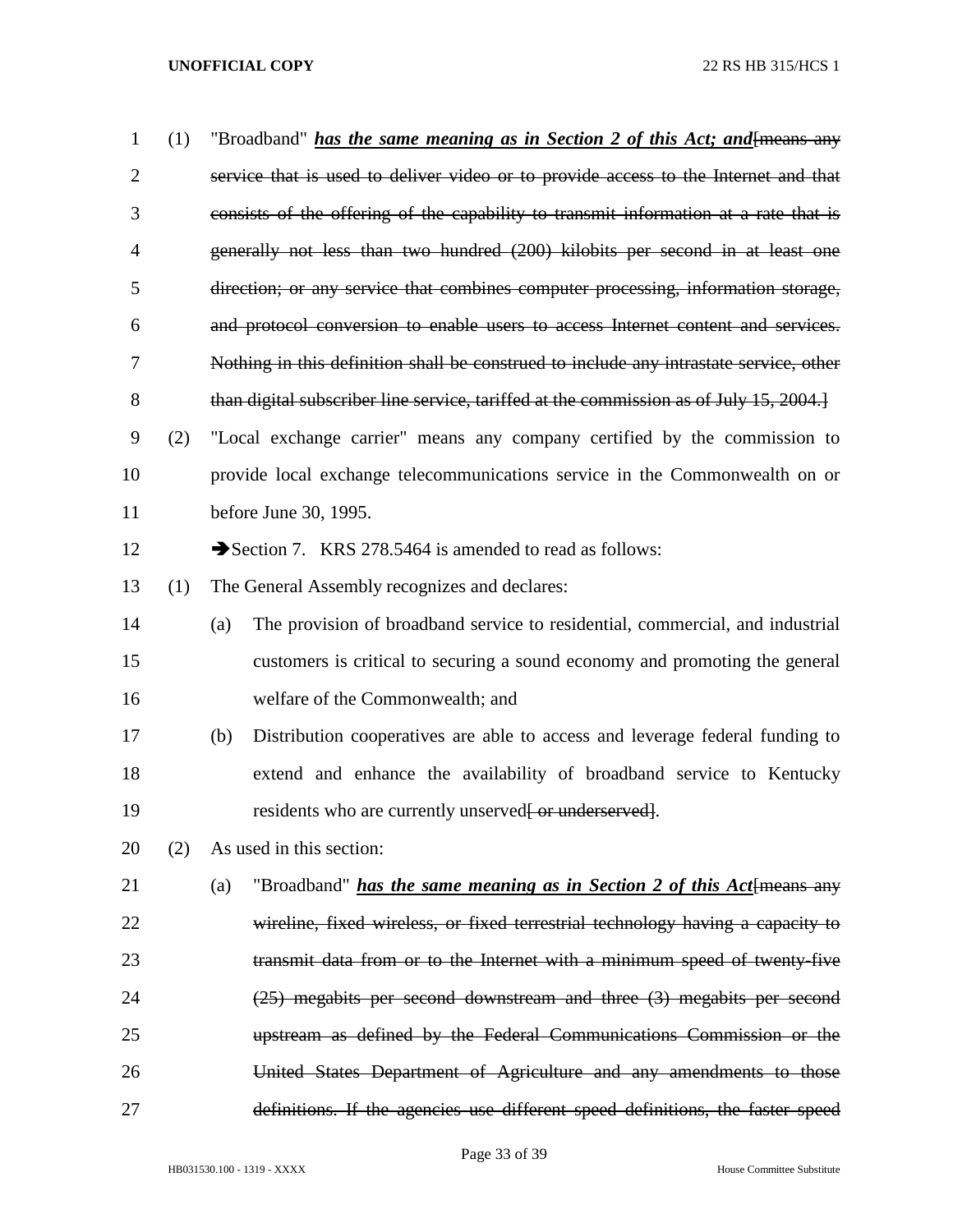| $\mathbf{1}$   | definition shall apply;                                                                                               |
|----------------|-----------------------------------------------------------------------------------------------------------------------|
| $\overline{2}$ | "Underserved area" means any project area where broadband service with a<br>(b)                                       |
| 3              | minimum twenty five $(25)$ megabits per second downstream and three $(3)$                                             |
| 4              | megabits per second upstream is not available]; and                                                                   |
| 5              | "Unserved area" <i>has the same meaning as in Section 2 of this</i><br>$(b)$ $\overline{+e}$                          |
| 6              | Act means any project area where broadband service with a minimum ten $(10)$                                          |
| 7              | megabits per second downstream and one (1) megabit per second upstream is                                             |
| 8              | not available].                                                                                                       |
| 9              | (3)<br>Notwithstanding any other statute to the contrary, $\left\{\cdot\right\}$                                      |
| 10             | a distribution cooperative may facilitate the operation of an affiliate engaged<br>$\left( a\right)$                  |
| 11             | exclusively in the provision of broadband service to unserved [ or underserved]                                       |
| 12             | households and businesses by:                                                                                         |
| 13             | <b>Constructing and</b> leasing excess capacity on any fiber optic cable for<br>$(a)$ $[$ $\frac{1}{1}$ $\frac{1}{1}$ |
| 14             | broadband service which shall not require a certificate of public                                                     |
| 15             | <u>convenience and necessity under KRS 278.020, however the construction of</u>                                       |
| 16             | <i>fiber optic cable</i> used to support the distribution cooperative's <i>electric</i>                               |
| 17             | distribution system <i>shall require a certificate of public convenience and</i>                                      |
| 18             | necessity under KRS 278.020;                                                                                          |
| 19             | Issuing securities or evidences of indebtedness in an amount not to<br>$(b)$ $\left\{2.1\right\}$                     |
| 20             | exceed twenty-five percent $(25%)$ of the net book value of its assets, the                                           |
| 21             | proceeds of which shall be used for the exclusive purpose of capitalizing the                                         |
| 22             | affiliate; or                                                                                                         |
| 23             | Pledging up to twenty-five percent $(25%)$ of the net book value of its<br>(c)[3]                                     |
| 24             | assets as collateral for a loan entered into by the affiliate for the purpose of                                      |
| 25             | providing broadband services [; and                                                                                   |
| 26             | The commission shall grant approval of the leasing of excess capacity, the<br>$\Theta$                                |
| 27             | issuing of securities or evidences of indebtedness, or the pledging of assets                                         |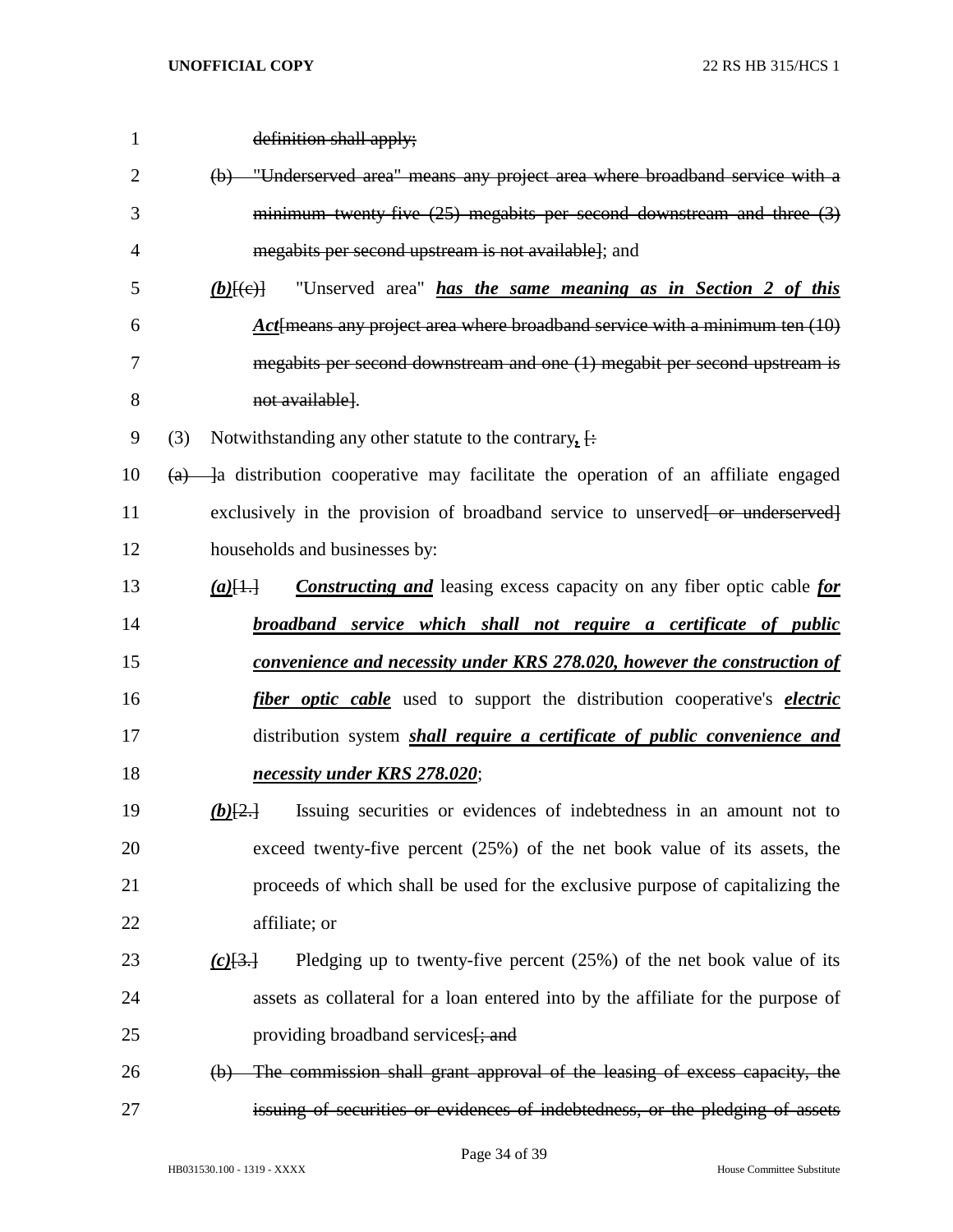| 1              | upon a finding the proposal is in the public interest.                                       |
|----------------|----------------------------------------------------------------------------------------------|
| $\overline{2}$ | (4) The commission shall take into consideration the policy of encouraging the               |
| 3              | provision of broadband service to unserved or underserved households and                     |
| $\overline{4}$ | businesses throughout the Commonwealth when determining whether:                             |
| 5              | (a) The proposed investment will result in wasteful duplication of investment in             |
| 6              | the case of any distribution cooperative's application for a certificate of public           |
| 7              | convenience and necessity under KRS 278.020 that includes the construction                   |
| 8              | of a fiber optic cable system with capacity in excess of that which is necessary             |
| 9              | to support the distribution cooperative's system under subsection $(3)(a)1$ . of             |
| 10             | this section; and                                                                            |
| 11             | (b) The issuance or assumption of securities or evidence of indebtedness satisfies           |
| 12             | the criteria of KRS 278.300(3) in the case of any distribution cooperative's                 |
| 13             | application for approval of an issuance of securities or evidence of                         |
| 14             | indebtedness or pledge of assets under subsection $(3)(a)2$ , and 3, of this                 |
| 15             | section].                                                                                    |
| 16             | A distribution cooperative shall comply with the cost allocation requirements<br>$(4)$ [(5)] |
| 17             | of:                                                                                          |
| 18             | KRS 278.2201, 278.2203, 278.2205, 278.2207, 278.2209, and 278.2211; and<br>(a)               |
| 19             | Only KRS 278.2213(1) and (3) with regard to any costs associated with its<br>(b)             |
| 20             | facilitation of an affiliate's provision of broadband services.                              |
| 21             | Frior to December 31, 2021, The commission shall promulgate<br>$(5)$ [ $(6)$ ]               |
| 22             | administrative regulations regarding pole attachments under the commission's                 |
| 23             | jurisdiction, including those necessary for the provision of broadband service.              |
| 24             | Before broadband services may be offered under this section, a distribution<br>$\omega$      |
| 25             | cooperative shall, by resolution of the board of directors and spread upon its               |
| 26             | minutes, have an economic feasibility study conducted. The feasibility study shall           |
| 27             | be provided to the commission and made available to distribution cooperative                 |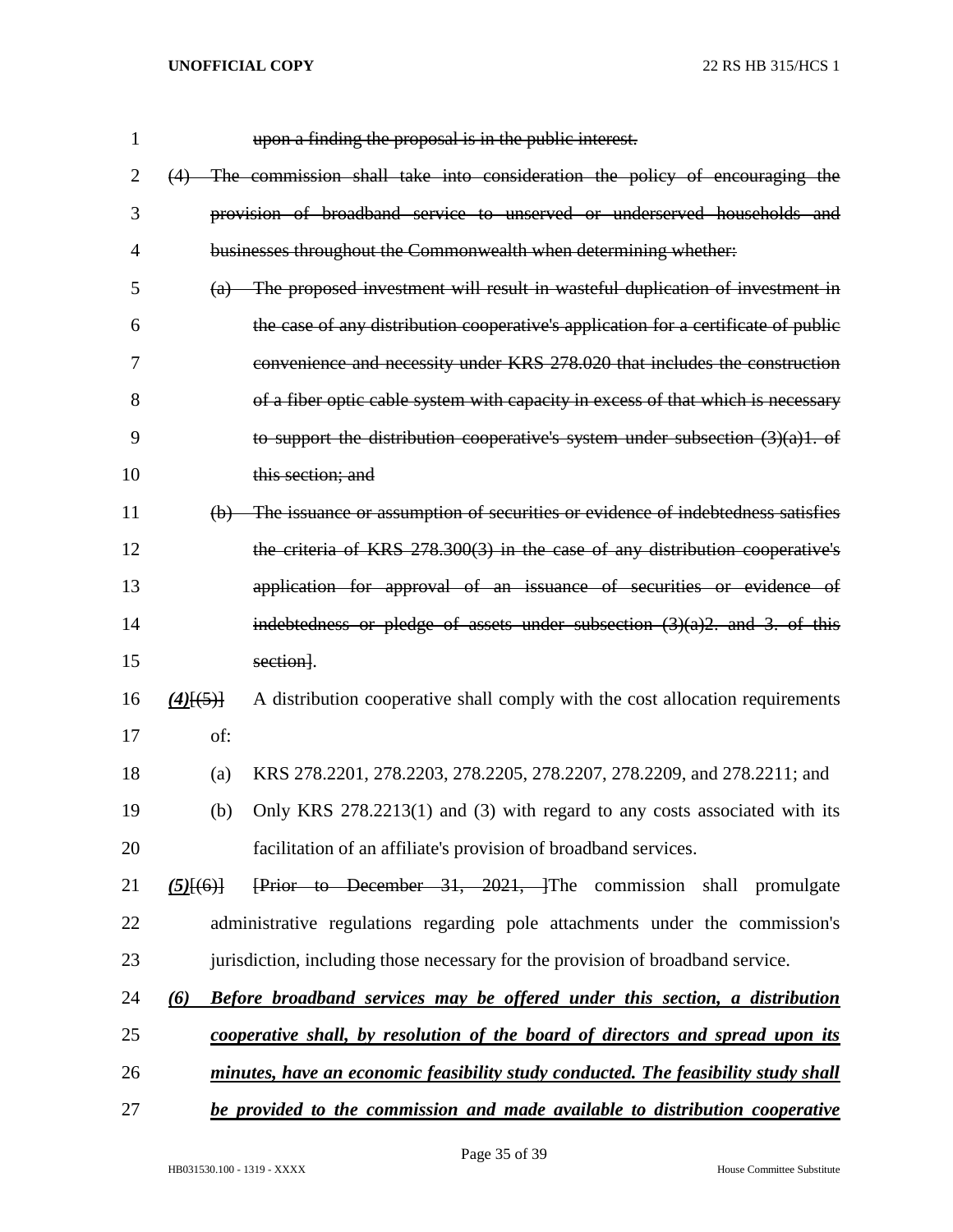| 1  | members upon request.                                                                               |
|----|-----------------------------------------------------------------------------------------------------|
| 2  | A distribution cooperative shall not allow the installation or operation of a<br>(7)                |
| 3  | broadband system on its electric delivery system by an affiliate or other                           |
| 4  | broadband operator to diminish the reliability of the electric delivery system.                     |
| 5  | (8)<br>A distribution cooperative shall not require any person to purchase broadband                |
| 6  | services from an affiliate or other broadband operator as a condition of receiving                  |
| 7  | or continuing to receive electric energy from the distribution cooperative.                         |
| 8  | (9)<br>A distribution cooperative shall not disconnect or threaten to disconnect its                |
| 9  | electric service to any customer due to the customer's failure to pay for                           |
| 10 | broadband services provided to the customer by an affiliate or other broadband                      |
| 11 | operator.                                                                                           |
| 12 | Every distribution cooperative shall conduct an annual audit of compliance with<br>(10)             |
| 13 | this section, which shall be provided to the commission and made available to                       |
| 14 | distribution cooperative members upon request.                                                      |
| 15 | <b>The commission shall have no jurisdiction over the creation or operation of an</b><br>(11)       |
| 16 | distribution cooperative's broadband affiliate, except as referred to in subsection                 |
| 17 | $(4)$ of this section.                                                                              |
| 18 | There is hereby appropriated Federal Fund moneys from the State<br>$\blacktriangleright$ Section 8. |
| 19 | Fiscal Recovery Fund of the American Rescue Plan Act in the amount of \$20,000,000 in               |
| 20 | fiscal year 2022-2023 to the Rural Infrastructure Improvement Fund established in                   |
| 21 | Section 5 of this Act.                                                                              |
| 22 | Section 9. 2021 Ky. Acts ch. 171, sec. 3, as amended by 2021 Ky. Acts ch. 196,                      |
| 23 | sec. 4, is amended to read as follows:                                                              |
| 24 | (1)<br>There is hereby appropriated <b>Federal Funds from the Coronavirus Capital</b>               |
| 25 | <b>Projects Fund of the American Rescue Plan Act of 2021</b> [federal funds] in the amount of       |
| 26 | \$127,000,000 and Federal Funds from the State Fiscal Recovery Fund of the                          |
| 27 | <b>American Rescue Plan Act of 2021 in the amount of \$123,000,000 \{\times\$250,000,000</b> } in   |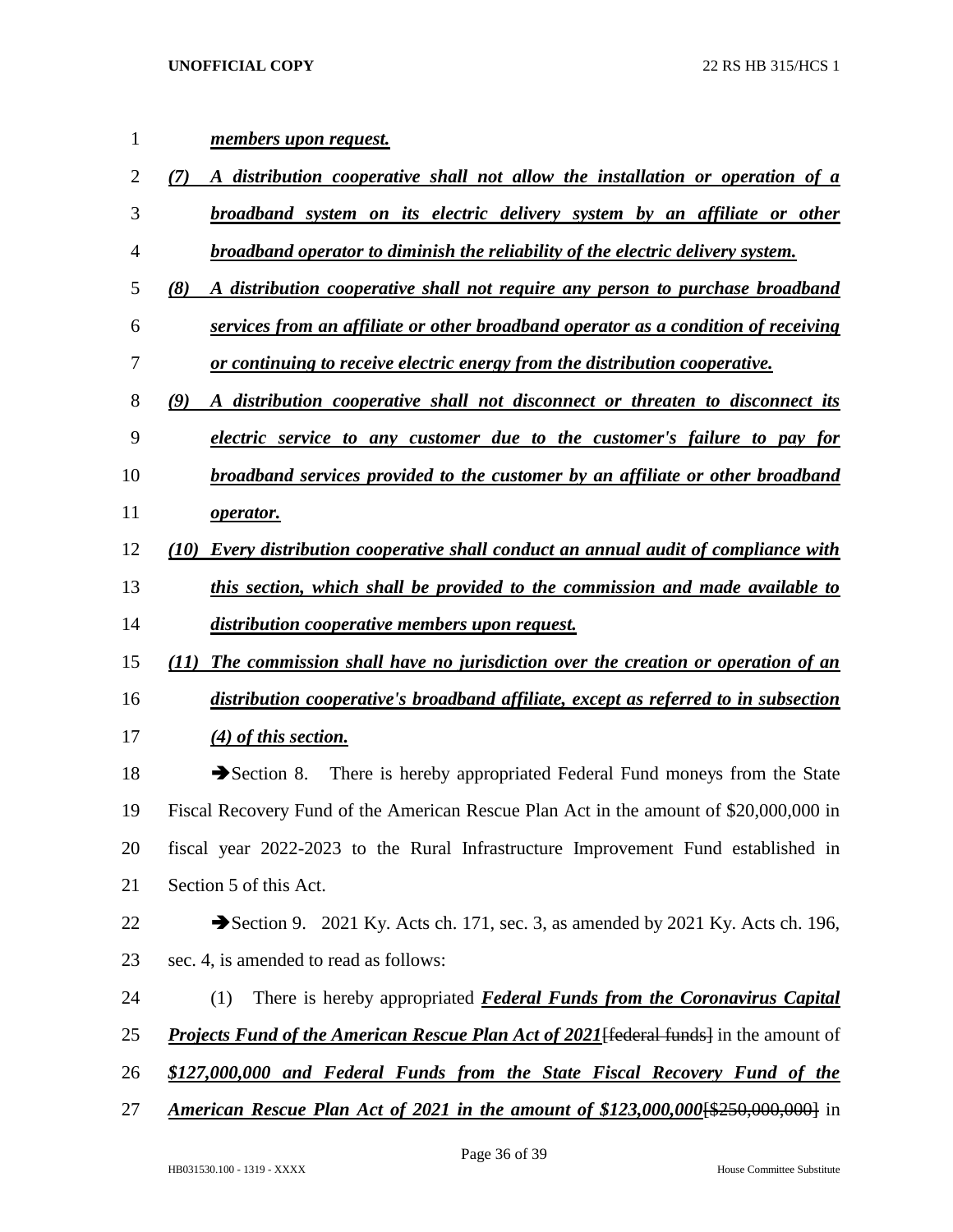| $\mathbf{1}$   | fiscal year 2021-2022 to the broadband deployment fund, with no more than \$50,000,000                  |  |  |
|----------------|---------------------------------------------------------------------------------------------------------|--|--|
| $\overline{2}$ | of which to be awarded before $\underline{May}$ [ April] 1, 2022.                                       |  |  |
| 3              | $\frac{f(a)}{g(a)}$ In addition to the appropriation in subsection (1) of this section, there is<br>(2) |  |  |
| 4              | hereby appropriated Federal Funds from the State Fiscal Recovery Fund of the American                   |  |  |
| 5              | Rescue Plan Act in the amount of \$50,000,000 in fiscal year 2020-2021. Notwithstanding                 |  |  |
| 6              | KRS 45.229, the Federal Fund appropriation in fiscal year 2020-2021 shall not lapse and                 |  |  |
| $\tau$         | shall carry forward for use in fiscal year 2021-2022 and fiscal year 2022-2023.                         |  |  |
| 8              | $(b)$ The appropriation in paragraph (a) of this subsection shall be used for projects                  |  |  |
| 9              | that provide broadband service in furtherance of securing economic development                          |  |  |
| 10             | opportunities for commercial and industrial customers, excluding the broadband service                  |  |  |
| 11             | provider itself.                                                                                        |  |  |
| 12             | The agency administering the broadband deployment fund shall promulgate<br>(3)                          |  |  |
| 13             | administrative regulations to ensure that.                                                              |  |  |
| 14             | (a) Related to the appropriation in subsection $(1)$ of this section, the moneys are                    |  |  |
| 15             | awarded based on the [following] criteria in <i>subsection</i> (9) of Section 4 of this Act [the        |  |  |
| 16             | order as listed:                                                                                        |  |  |
| 17             | Projects in underserved areas or unserved areas where local, state, or federal<br>$+$                   |  |  |
| 18             | funds are not currently designated;                                                                     |  |  |
| 19             | Projects within underserved areas or unserved areas where local, state, or                              |  |  |
| 20             | federal broadband funds are inadequate; and                                                             |  |  |
| 21             | Projects that reach the customers that are the least economical to serve;<br><del>3.</del>              |  |  |
| 22             | $(b)$ Related to the appropriations in subsections $(1)$ and $(2)$ of this section, a                   |  |  |
| 23             | request for proposal shall be issued for projects;                                                      |  |  |
| 24             | $(e)$ Notwithstanding KRS 224A.1121(5)(f) and (10), and related to the                                  |  |  |
| 25             | appropriations in subsections $(1)$ and $(2)$ of this section, projects will require:                   |  |  |
| 26             | A private match of moneys of not less than 50 percent of the total project cost;                        |  |  |
| 27             | $\Theta$ f                                                                                              |  |  |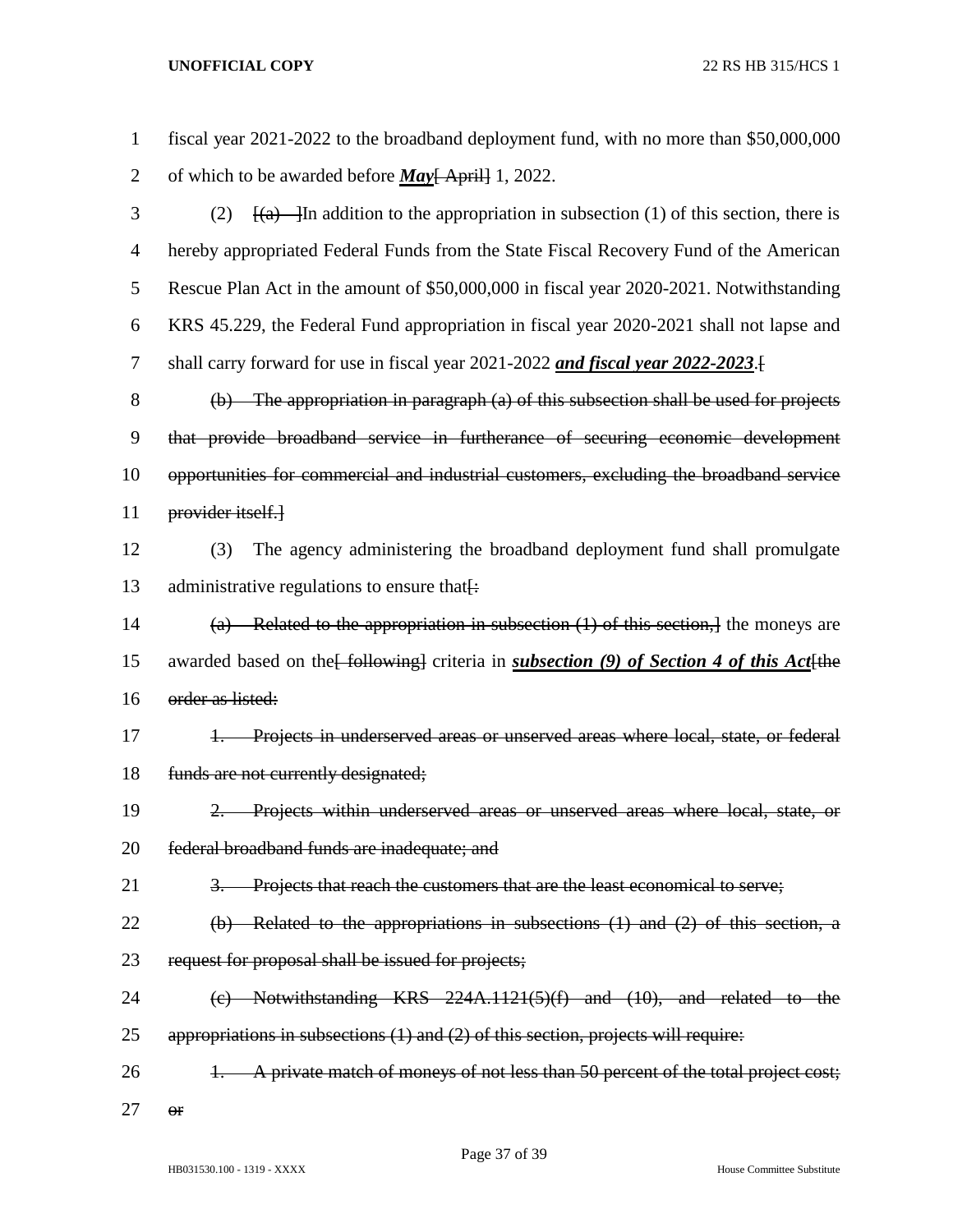| $\mathbf{1}$   |     | 2. Matching funds from a city, county, urban county government, or consolidated                         |
|----------------|-----|---------------------------------------------------------------------------------------------------------|
| $\overline{2}$ |     | local government of not less than 50 percent of the total project cost; and                             |
| 3              |     | $(d)$ Related to the appropriations in subsections $(1)$ and $(2)$ of this section, project             |
| 4              |     | scope should be for the smallest feasible geographical area.]                                           |
| 5              | (4) | The agency may provide incentive for timely completion and disincentive for                             |
| 6              |     | not meeting agreed upon timeframes.                                                                     |
| 7              |     | The agency administering the broadband deployment fund shall<br>$(5)$ $(a)$                             |
| 8              |     | promulgate administrative regulations to develop a process for:                                         |
| 9              | 1.  | Receiving complaints related to insufficient broadband service;                                         |
| 10             | 2.  | Incorporating forms for the collection of data related to the complaints;                               |
| 11             | 3.  | Reporting the information collected; and                                                                |
| 12             | 4.  | Referring complaints to the Office of Attorney General, Federal                                         |
| 13             |     | Communications Commission, or Federal Trade Commission, as appropriate.                                 |
| 14             | (b) | The agency shall report to the Legislative Research Commission on a                                     |
| 15             |     | quarterly basis, beginning October 1, 2021, and the first day of each calendar quarter                  |
| 16             |     | thereafter, the following information:                                                                  |
| 17             | 1.  | The location, by county, for each consumer complaint received related to                                |
| 18             |     | insufficient broadband service;                                                                         |
| 19             | 2.  | A brief description of the complaint;                                                                   |
| 20             | 3.  | The broadband provider related to the complaint received;                                               |
| 21             | 4.  | The response of the broadband provider regarding the complaint received;                                |
| 22             | 5.  | Whether the complaint was resolved to the satisfaction of the consumer; and                             |
| 23             | 6.  | Whether a referral was made to the Office of Attorney General, Federal                                  |
| 24             |     | Communications Commission, or Federal Trade Commission.                                                 |
| 25             |     | $\blacktriangleright$ Section 10. Whereas it is critical to support the replacement of utility poles to |
| 26             |     | facilitate ad expedite the construction of broadband networks, and to address the needs of              |
| 27             |     | broadband investment not yet fully met by existing programs, an emergency is declared to                |
|                |     |                                                                                                         |

Page 38 of 39